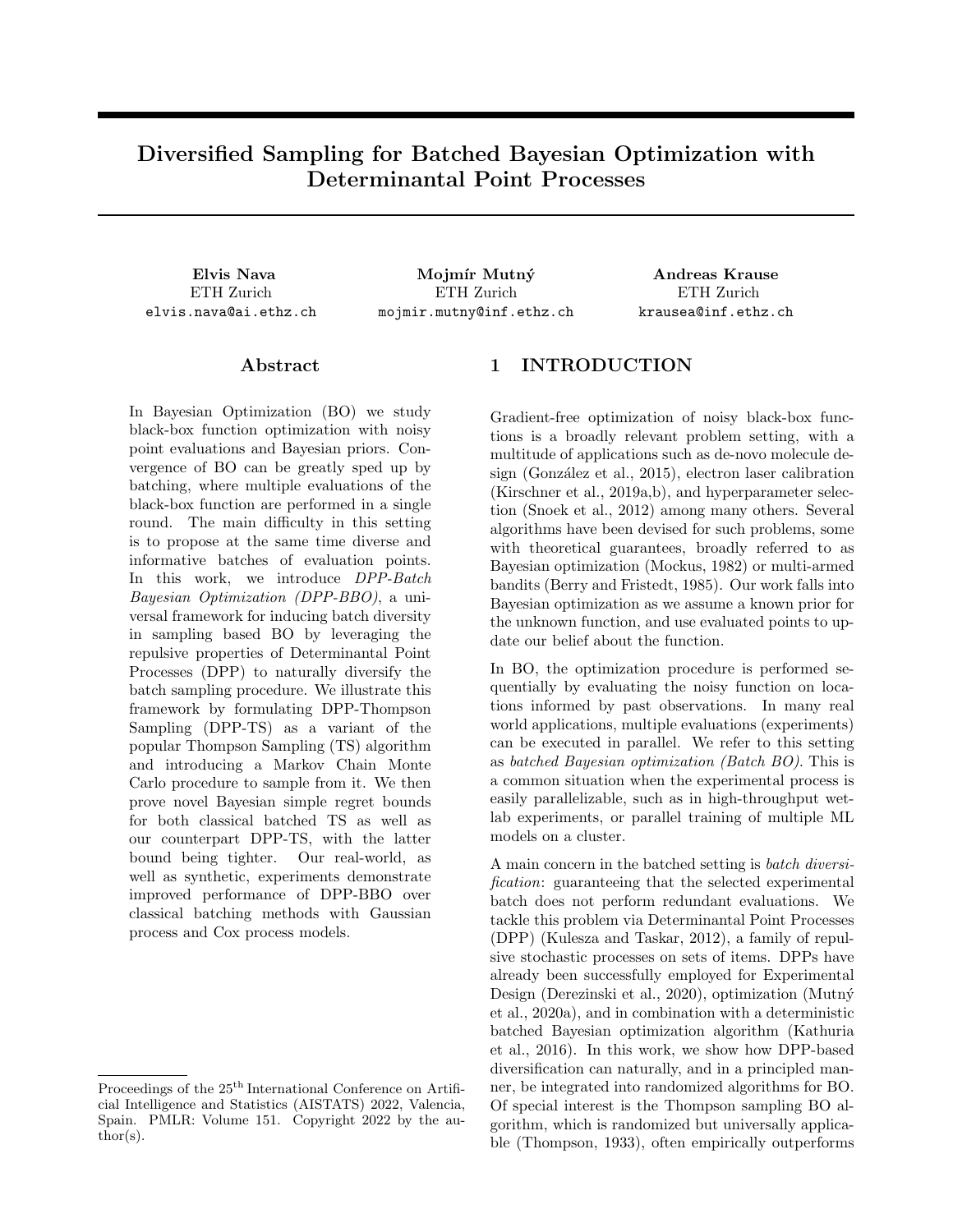

Figure 1: Diversification Demonstration. Given a Gaussian Process posterior on f defined over  $X = \begin{bmatrix} 0.5, 0.5 \end{bmatrix}$ we sample a batch of  $B = 2$  evaluation points for our next optimization iteration using a randomized Batch BO algorithm. With Thompson Sampling (a), this corresponds to sampling from the symmetric 2d distribution  $P_{\text{max}}(x_1, x_2) = p_{\text{max}}(x_1) p_{\text{max}}(x_2)$ . We wish to sample diverse batches, therefore we would like to reduce the probability mass near the diagonal (where  $x_1 = x_2$ ). To do so, we can use hallucinated observations (b) or our DPP-TS sampling distribution (c), which exploits DPP repulsion properties. It is apparent how  $P_{\text{DPP-TS}}$ , by assigning much less probability mass to locations near the diagonal, disfavors the selection of non-diverse batches.

UCB (Chapelle and Li, 2011), and in some cases has better computational properties (Mutný et al., 2020b).

#### 1.1 Our Contribution

In this work we introduce a framework for randomized Batched Bayesian Optimization diversification through DPPs (DPP-BBO). Our main result is an algorithm called DPP-TS, which samples from a Regularized DPP, capturing both Thompson Sampling (posterior sampling) and information-theoretic batch diversity. We use a Markov Chain Monte Carlo (MCMC) approach adapted from the DPP literature (Anari et al., 2016) to sample batches for this new algorithm. We establish improved Bayesian Simple Regret bounds for DPP-TS compared to classical batching schemes for Thompson Sampling, and experimentally demonstrate its effectiveness w.r.t. BO baselines and existing techniques, both on synthetic and realworld data. Lastly, we demonstrate the generality of our diversification framework by applying it on an alternative randomized BO algorithm called Perturbed History Exploration (PHE) (Kveton et al., 2020); and extend it to cover Cox Process models in addition to classically assumed Gaussian Processes.

## 2 BACKGROUND

Bayesian Optimization The problem setting for Bayesian Optimization (BO) is as follows: we select a sequence of actions  $x_t \geq X$ , where t denotes the *iteration count* so that  $t \nightharpoonup [1, T]$ , and X is the action domain, which is either discrete or continuous. For each chosen action  $x_t$ , we observe a noisy re-

ward  $y_t = f(x_t) + \epsilon_t$  in sequence, where  $f : X$ R is the unknown reward function, and  $\epsilon_t$  are assumed to be i.i.d. Gaussian s.t.  $\epsilon_t$   $\mathcal{N}(0, \sigma^2)$  with known variance. Most BO algorithms select each point  $x_t$  through maximization of an *acquisition function*  $x_t = \text{argmax}_{x \geq X} u_t(x/D_{t-1}),$  determined by the state of an internal Bayesian model of  $f$ . We indicate with  $D_{t-1} = f(x_1, y_1), \ldots, (x_{t-1}, y_{t-1})$  the filtration consisting of the history of evaluation points and observations up to and including step  $t \quad 1$  on which the model is conditioned on. The main algorithmic design choices in BO are which acquisition function and which internal Bayesian model of f to use.

Gaussian Processes Obtaining any theoretical convergence guarantees in infinite or continuous domains is impossible without assumptions on the structure of f. A common assumption in Bayesian Optimization is that  $f$  is a sample from a Gaussian Process (GP) (Rasmussen and Williams, 2005) prior, which has the property of being versatile yet allowing for posterior updates to be obtained in closed form. Many BO algorithms make use of an internal GP model of  $f$ , which is initialized as a prior and then sequentially updated from feedback. This GP is parametrized by a kernel function  $k(x, x^{\theta})$  and a mean function  $\mu(x)$ . To denote that  $f$  is sampled from the GP, we write  $f \quad GP(\mu, k).$ 

Regret Minimization We quantify our progress towards maximizing the unknown  $f$  via the notion of regret. In particular, we define the instantaneous regret of action  $x_t$  as  $r_t = f(x^*)$  $f(x_t),$ with  $x^* = \operatorname{argmax}_{x \ge X} f(x)$  being the optimal action.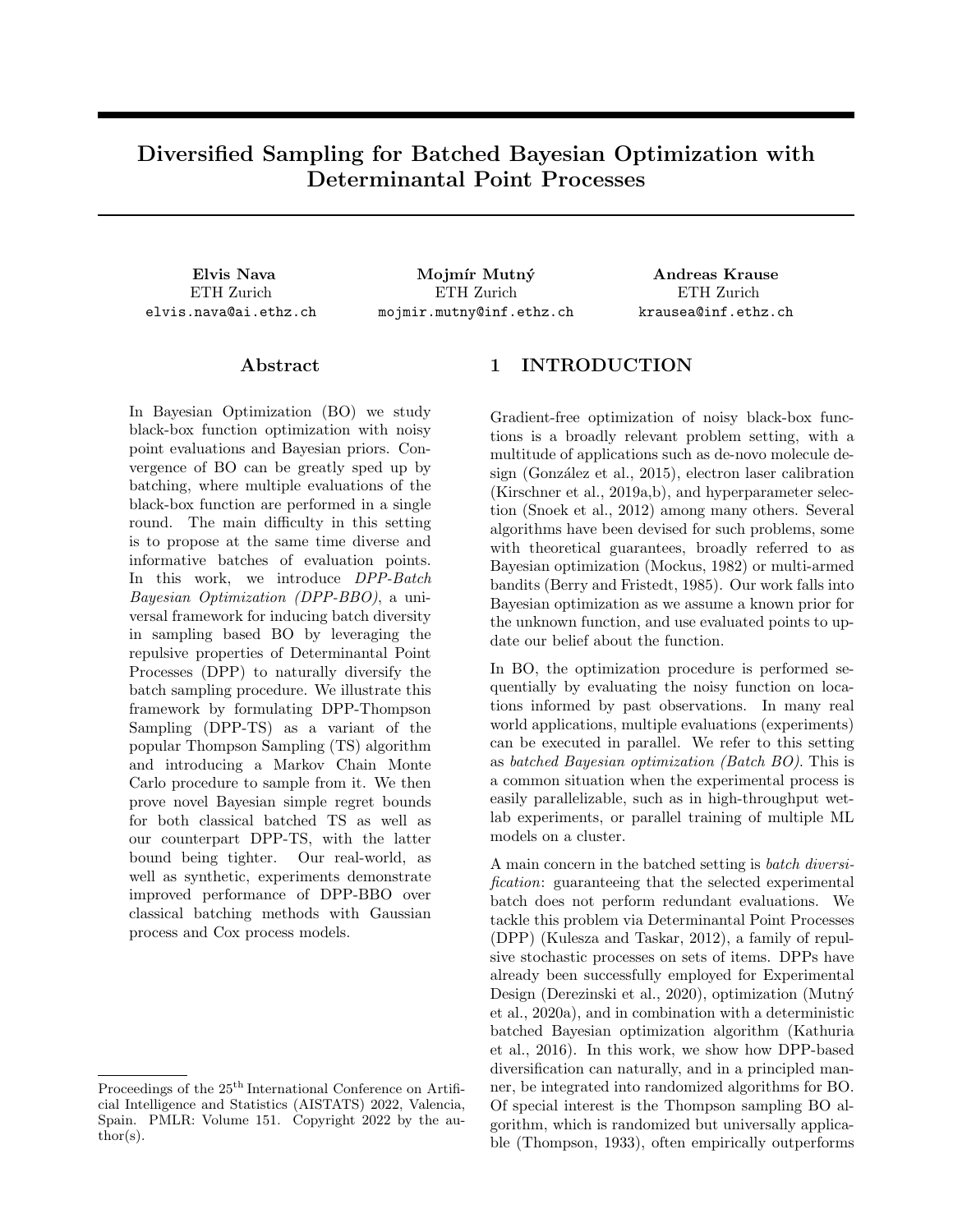A common objective for BO is that of minimizing Bayesian Cumulative Regret  $BCR_T = \mathbb{E}\left[\sum_{t=1}^T r_t\right] =$  $\mathbb{E}\left[\sum_{t=1}^T\left(f(x^*)-f(x_t)\right)\right],$  where the expectation is over the prior of  $f$ , observation noise and algorithmic randomness. Obtaining bounds on the cumulative regret that scale sublinearly in T allows us to prove convergence of the *average regret*  $BCR_T/T$ , therefore also minimizing the *Bayesian Simple Regret*  $BSR_T =$  $\mathbb{E} \left[ \min_{t \geq 1, T} r_t \right] = \mathbb{E} \left[ \min_{t \geq 1, T} f(x^{\star}) - f(x_t) \right]$  and guaranteeing convergence of our optimization of  $f$ .

Batch Bayesian Optimization We define Batch Bayesian Optimization (BBO) as the setting where, instead of sequentially proposing and evaluating points, our algorithms propose a batch of points of size  $B$  at every iteration  $t$ . Importantly, the batch must be finalized before obtaining any feedback for the elements within it. Batched Bayesian Optimization algorithms encounter two main challenges with respect to performance and theoretical guarantees: proposing diverse evaluation batches, and obtaining regret bounds competitive with full-feedback sequential algorithms, sublinear in the total number of experiments  $BT$ , where T denotes the iteration count T and B the batch size.

Determinantal Point Processes (DPPs) (Kulesza and Taskar, 2012) are a family of point processes characterized by the property of repulsion. We define a point process  $P$  over a set  $X$  as a probability measure over subsets of  $X$ . Given a similarity measure for pairs of points in the form of a kernel function, Determinantal Point Processes place high probability on subsets that are diverse according to the kernel.

We will now describe DPPs for finite domains due to their simplicity, however their definition can be extended to continuous  $X$ . For our purposes, we restrict our focus on L-ensemble DPPs: given a so-called Lensemble kernel  $L$  defined as a matrix over the entire (finite) domain X, a Determinantal Point Process  $P_L$ is defined as the point process such that the probability of sampling the set  $X \times X$  is proportional to the determinant of the kernel matrix  $L_X$  restricted to X

$$
P_L(X) \angle \det(L_X). \tag{1}
$$

Remarkably, the required normalizing constant can be obtained in closed form as  $\sum_{X} \chi \det(L_X) = \det(L + I).$ 

If the kernel L is such that  $L_{ij} = l(x_i, x_j)$ , for  $x_i, x_j \geq$  $X$ , encodes the similarity between any pair of points  $x_i$ and  $x_j$ , then the determinant det  $(L_X)$  will be greater for diverse sets  $X$ . Intuitively, for the linear kernel, diversity can be measured by the area of the  $|X|$ - dimensional parallelepiped spanned by the vectors in X (see Section 2.2.1 from Kulesza and Taskar, 2012).

For our application, we require sampling of batches of points with a specific predetermined size. For this purpose, we focus on  $k$ -DPPs. A  $k$ -DPP  $P_L^k$  over  $X$  is a distribution over subsets of  $X$  with fixed cardinality k, such that the probability of sampling a specific subset X is proportional to that for the generic DPP case:  $P_L^k(X) = \frac{\det(L_X)}{\sum_{X^0} x_i \cdot x_i \cdot \phi_{i-k} \cdot G}$  $\frac{\det(L_X)}{x^{\theta} \times jX^{\theta}j=k} \frac{\det(L_X)}{\det(L_X \theta)}.$ 

Sampling from DPPs and k-DPPs can be done with a number of efficient exact or approximate algorithms. The seminal exact sampling procedure for k-DPPs from Deshpande and Rademacher (2010) requires time  $O(kN^{\omega+1}\log N)$  in the batch size k and the size of the domain N, with  $\omega$  being the exponent of the arithmetic complexity of matrix multiplication. This does not scale well for large domains, nor does it work for the continuous case. Fortunately, an efficient MCMC sampling scheme with complexity of  $O(Nk \log(\epsilon^{-1}))$ introduced by Anari et al. (2016) works much better in practice. Variants of such MCMC schemes have been proven to also work for continuous domains (Rezaei and Gharan, 2019).

# 3 RELATED WORK

A number of different acquisition functions have been proposed for Bayesian Optimization, such as Probability of Improvement, Expected Improvement, Upper Confidence Bound (UCB) among many others (cf., Brochu et al., 2010). The Gaussian process version of UCB (GP-UCB, Srinivas et al., 2010) is a popular technique based on a deterministic acquisition function, with sublinear regret bounds for common kernels.

Thompson Sampling Thompson Sampling is an intuitive and theoretically sound BO algorithm using a randomized acquisition function (Thompson, 1933; Russo et al., 2020). When choosing the next evaluation point, we sample a realization from the current posterior modeling the objective function, and use this as the acquisition function to maximize  $x_t =$  $\operatorname*{argmax}_{x \in X} \tilde{f}(x)$  where  $\tilde{f}$  is the sample function, e.g.  $\tilde{f}$  GP( $\mu_t$ ,  $K_t$ )<sub> $\cap$ </sub> Bayesian Cumulative Regret was first bounded as  $O(\frac{D}{T\gamma_T})$  by Russo and Van Roy (2014), where  $\gamma_T$  is the maximum mutual information obtainable from T observations (for more details on this well established quantity, see Appendix B). This bound matches lower bounds in  $T$  (Scarlett et al., 2017).

Batched UCB and Pure Exploration For Batched BO, heuristic algorithms such as Simulation Matching (Azimi et al., 2010) or Local Penalization (Gonzalez et al., 2016) attempt to solve the problem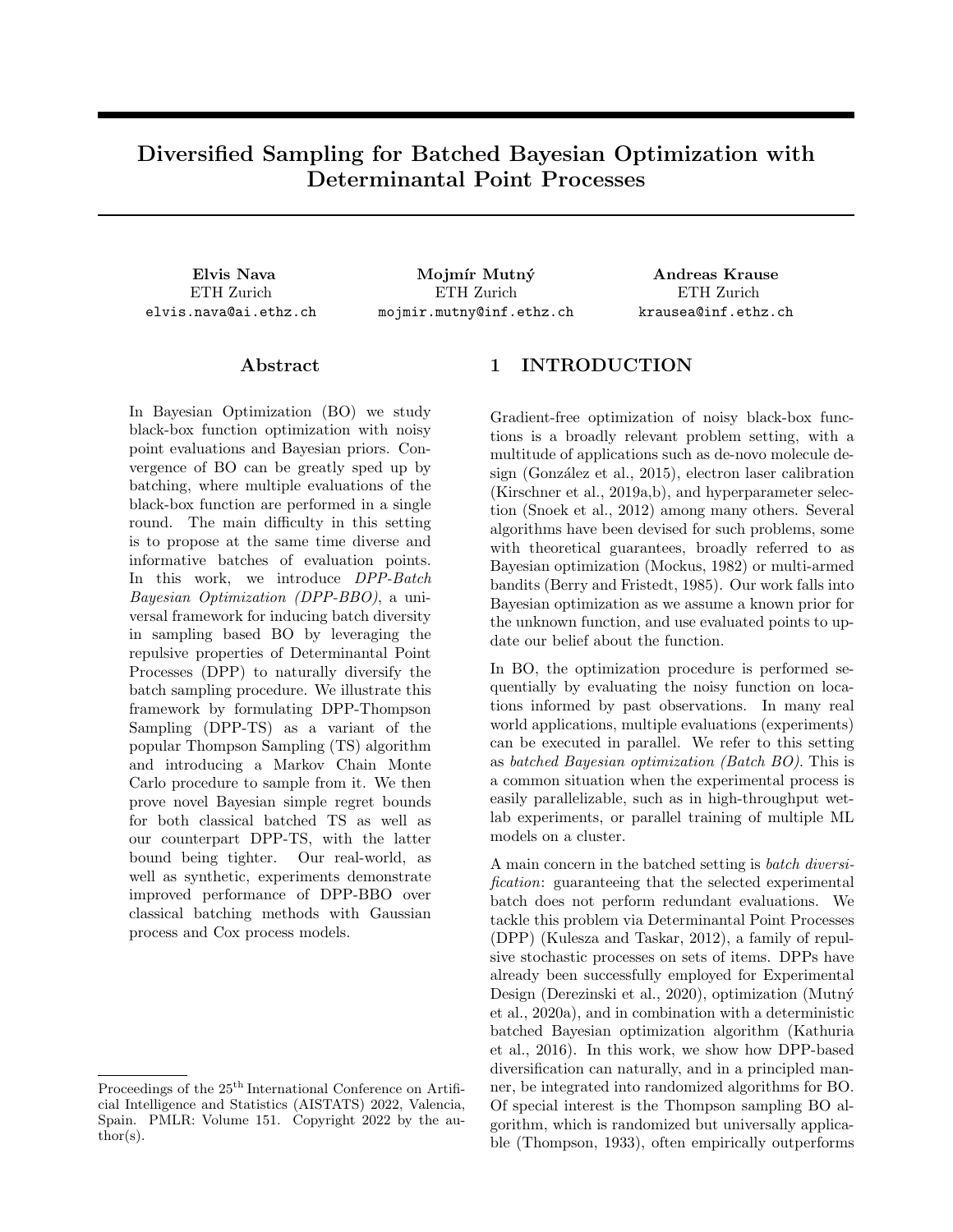of generating informative and diverse evaluation point batches, albeit without theoretical guarantees on regret. In particular, Local Penalization selects explicitly diversified batches by greedily penalizing alreadysampled points with penalization factors in the acquisition function.

Desautels et al. (2014) are the first to provide a theoretically justified batched algorithm, introducing GP-BUCB, a batched variant of GP-UCB. To induce diversity within batches, they use *hallucinated observations*, so that  $x_{\text{GP-BUCB}_{t,b}}$  is sampled by maximizing a UCB based on the hallucinated posterior  $\tilde{D}_{t,b}$  1. The hallucinated history is constructed by using the posterior mean in place of the observed reward for points with delayed feedback. GP-BUCB attains a cumulative regret bound of  $O(\frac{7}{TB\beta_{TB}\gamma_{TB}})$ , which, however, requires an initialization phase before the deployment of the actual algorithm. For the first  $T_{init}$  iterations, the evaluations are chosen with Uncertainty Sampling, picking the point satisfying  $x_t = \argmax_{x \in \mathcal{X}} \sigma_t(x)$ , effectively exploring the whole domain, which limits the practicality of the method. To alleviate this, Contal et al. (2013) introduce the alternative GP-UCB Pure Exploration (GP-UCB-PE, Contal et al., 2013), which mixes the UCB acquisition function with a Pure Exploration strategy. Sampling a batch at timestamp  $t$ , GP-UCB-PE operates in two phases: the first point of each batch is sampled with standard GP-UCB, while the remaining  $B-1$  points are sampled by first defining a high probability region  $R^+$  for the maximizer, and then performing Uncertainty Sampling  $x_{\text{UCB-PE}_{t,b}} =$  $\mathop{\rm argmax}_{x \geq \Re^+} \sigma_{t,b}(x)$ . GP-UCB-PE's cumulative regret is bounded by  $O(\frac{D}{T} \frac{E}{T} \frac{P}{B} \frac{P}{T} \frac{P}{T} \frac{P}{B})$  without an initialization phase, as opposed to GP-BUCB.

Batched TS Kandasamy et al. (2018) are first to consider batching with Thompson sampling and GPs. They propose to simply resample multiple times from the posterior within each batch, effectively lifting the Thompson Sampling algorithm as-is to the batched case. By repeating TS sampling for each point within the batch, they bound the Bayesian cumulative regret by  $O(\frac{p}{TB\beta_{TB}\gamma_{TB}})$ . It is possible but not required to use hallucinated observations (hal-TS). However, an initialization phase identical to that of GP-BUCB is needed for the their proof on the bound to hold. A novel result from our work is an improved proof technique such that the initialization phase for Batched TS is not required for the Bayesian simple regret version of the bound to hold.

DPPs in Batched BO Kathuria et al. (2016) use Determinantal Point Process sampling to define a variation of GP-UCB-PE (Contal et al., 2013), called UCB-DPP-SAMPLE. They observe that the Uncertainty Sampling phase of GP-UCB-PE corresponds to greedy maximization of the posterior covariance matrix determinant det  $(K_{t,1_X})$  with respect to batches X of size B 1 from  $\mathsf{R}^+$ , with  $K_{t,1}$  being the covariance matrix produced by the posterior kernel of the GP after step  $(t, 1)$  and restricted to the set X. Finding the  $(B \t 1)$ -sized submatrix of the maximum determinant is an NP-hard problem, and picking each element greedily so that it maximizes  $\sigma_{t,b}^2(x) = k_{t,b}(x, x)$ fails to guarantee the best solution. Maximizing the above determinant is also equivalent to maximizing det  $(L_{t,1_X})$  for the DPP L-ensemble kernel defined as  $L_{t,1} = I + \sigma^{-2} K_{t,1}$ , called the mutual information kernel (Kathuria et al., 2016).

Instead of selecting the last  $B$  1 points of each batch with Uncertainty Sampling, UCB-DPP-SAMPLE samples them from a  $(B \t 1)$ -DPP restricted to  $R^+$  with the Mutual Information L-ensemble kernel  $L_{t,1} = I + \sigma^{-2} K_{t,1}$ . Kathuria et al. (2016) provide a bound for UCB-DPP-SAMPLE as a variation of the  $O\left(\frac{D_{\overline{TB}}}{T\overline{B}\beta_{TB}\gamma_{TB}}\right)$  bound for GP-UCB-PE. However, as we illustrate in Appendix D, their bound is necessarily worse than the existing one for GP-UCB-PE.

The concurrent work of Nguyen et al. (2021) is another recent example of DPP usage in BBO diversification, proposing DPP sampling (with DPP kernel informed by a GP posterior) as a method of diverse batch selection, demonstrating good performance in experimental tasks, but no known theoretical regret guarantees.

## 4 THE DPP-BBO FRAMEWORK

A key insight our approach relies on is to view Thompson Sampling as a procedure that samples at each step from a maximum distribution  $p_{\text{max}}$  over X, so that  $x_t$  p<sub>max,t</sub> with

$$
p_{\max,t}(x) = \mathbb{E}_f \; \; \text{post}_t \left[ \mathbb{1}[x = \underset{x^0 \ge X}{\operatorname{argmax}} \, \tilde{f}(x^0)] \right]. \tag{2}
$$

A simple approach towards Batched Thompson Sampling is to obtain a batch  $X_t$  of evaluation points (with  $|X_t| = B$ ) by sampling B times from the posterior in each round. This can again be interpreted as

$$
X_t \quad P_{\max,t} \text{ with } P_{\max,t}(X) = \prod_{x_b \ge X} p_{\max,t}(x_b). \quad (3)
$$

This way, we can view Thompson Sampling or any other randomized Batch BO algorithm as iteratively sampling from a batch distribution over  $X^B$  dependent on t. The main downside of this simple approach is that independently obtaining multiple samples may lead to redundancy. As a remedy, in our DPP-BBO framework, we modify such sampling distributions by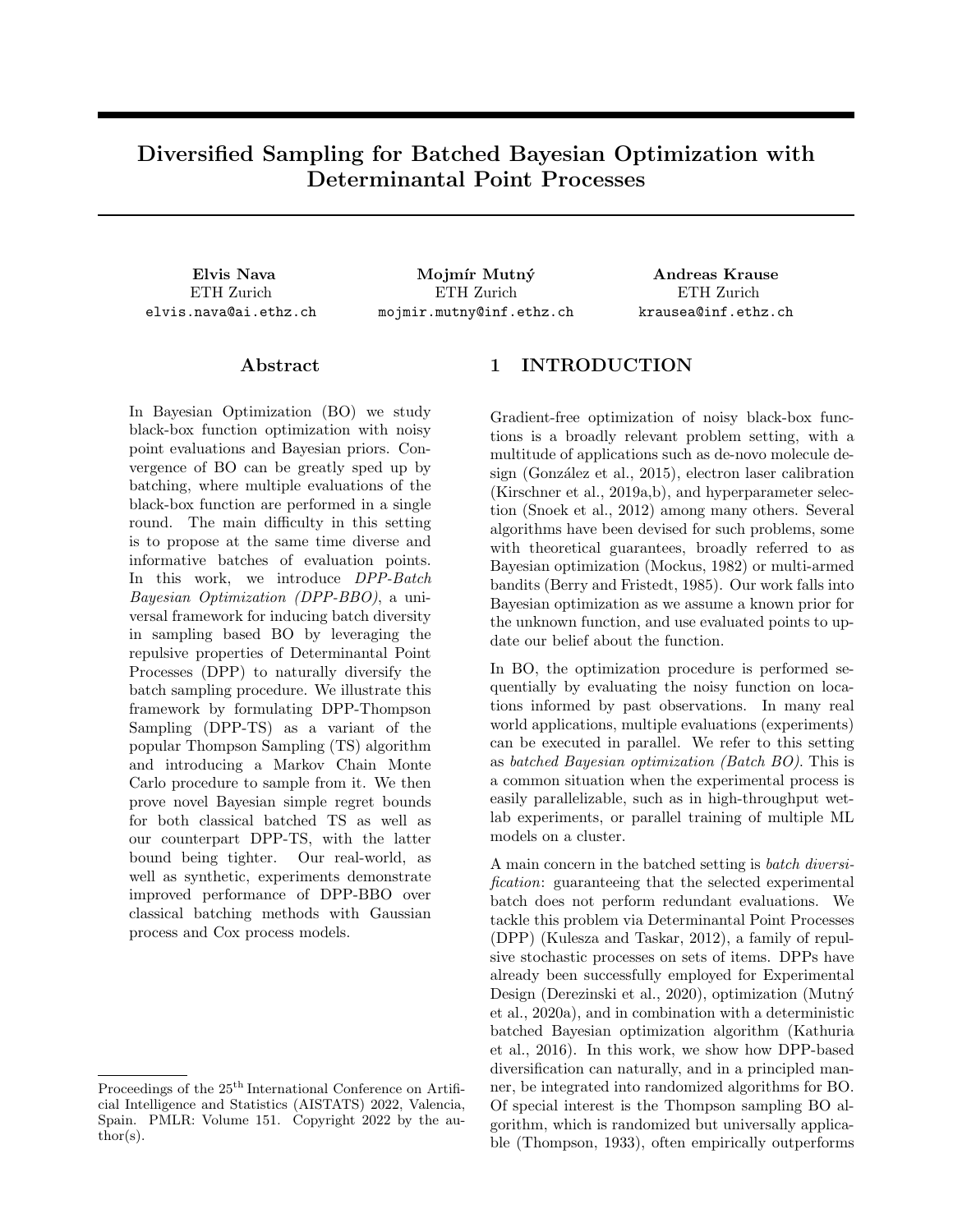reweighing them by a DPP likelihood. This technique is general, and allows us to apply DPP diversification to any randomized BBO algorithm with batch sampling likelihood  $P_{\mathsf{A},t}(X)$ .

Definition 1 (DPP-BBO Sampling Likelihood) The batch sampling likelihood of generic DPP-BBO at step t is

$$
P_{\text{DPP-BBO},t}(X) \nearrow P_{\mathcal{A},t}(X) \det(L_{tX}) \tag{4}
$$

with  $L_t$  being a DPP L-ensemble kernel defined over the domain  $X$ .

Notice that the domain  $X$  does not need to be discrete, even though we introduced the approach on discrete ground sets in order to simplify notation. This is in contrast to the existing DPP-based BO algorithm from Kathuria et al. (2016), which requires the domain to be discrete in order to efficiently sample the DPP restricted to the arbitrary region  $R^+$  in the general case.

We now proceed to justify our formulation, defining the DPP-Thompson Sampling (DPP-TS) procedure in the process.

#### 4.1 The DPP quality-diversity decomposition

DPPs capture element diversity but also take into account element quality independently of the similarity measure, as illustrated by Kulesza and Taskar (2012). Namely, L-ensemble DPPs can be decomposed into a quality-diversity representation, so that the entries of the L-ensemble kernel for the DPP are expressed as  $L_{ij} = q_i \phi_i^> \phi_j q_j$  with  $q_i \geq \mathbb{R}^+$  representing the quality of an item i, and  $\phi_i \nightharpoonup R^m$ ,  $k\phi_i k = 1$  being normalized *diversity* features. We also define S with  $S_{ij} = \phi_i^> \phi_j$ . This allows us to represent the DPP model as  $P_L(X) \setminus (\prod_{i \ge X} q_i^2) \det(S_X)$ .

We then consider a k-DPP with L-ensemble kernel L in its quality-diversity representation, and re-weigh the quality values of items by their likelihood under a Bayesian Optimization random sampling scheme  $P_{A,t}(x)$  such as Thompson Sampling  $P_{\text{max},t}(x)$ . Following this approach, we can obtain a new k-DPP likelihood by renormalizing the product of the Thompson Sampling likelihood of the batch  $P_{\text{max}}$  and an existing DPP likelihood  $P_L$  for  $X = fx_1, \ldots, x_Bg$ :

$$
P_{\text{DPP-TS}}(X) \angle \left(\prod_{x_b \ge X} p_{\text{max}}(x_b)\right) P_L(X) \tag{5}
$$

$$
\angle \left( \prod_{x_b \, 2X} p_{\text{max}}(x_b) \right) \det(L_X) \tag{6}
$$

$$
\angle \left( \prod_{x_b \ge X} p_{\max}(x_b) \ q_{x_b}^2 \right) \det(S_X) \quad (7)
$$

The result is a k-DPP with L-ensemble kernel  $\tilde{L}_{ij}$  =  $\sqrt{p_{\max}(x_i)p_{\max}(x_j)}L_{ij}$ , generalizing the sampling distribution for batched TS as a stochastic process with repulsive properties. To recover original batched TS, we just need to set  $L_t = I$ .

#### 4.2 The Mutual Information Kernel

For our choice of kernel, we follow the insight from Kathuria et al. (2016) and use  $L_t = I + \sigma^{-2} K_t$ , with  $K_t$  being the GP posterior kernel at step  $t$ . Consequently, the DPP loglikelihood of a set  $X$  at time  $t$ is proportional to the mutual information between the true function  $f$  and the observations obtained from X:  $I(f_X; \mathbf{y}_X/\mathbf{y}_{1:t-1,1:B}) = \frac{1}{2} \log \det(I + \sigma^{-2} K_{tX})$  (see Appendix B). This is an example of a so-called Regularized k-DPP, a k-DPP such that a symmetric positive semidefinite regularization matrix A is added to an original unregularized L-ensemble DPP kernel, for the particular case of  $A = \lambda I$ . In such a setting, we allow for the same element to be selected multiple times and enforce that any set X must have nonzero probability of being selected. By tuning the strength of the regularization, we can tune how extreme we wish our similarity repulsion to be.

#### Definition 2 (DPP-TS Sampling Likelihood)

The batch sampling likelihood of DPP-TS at step t is

$$
P_{\text{DPP-TS},t}(X) \angle P_{\text{max},t}(X) \det(I + \sigma^{-2} K_{tX}). \quad (8)
$$

In Figure 1, we illustrate the  $|X|=2$  case to compare the original  $P_{\text{max}}$  TS distribution, a TS variant with hallucinated observations, and  $P_{\text{DPP-TS}}$  with its repulsion properties.

### 4.3 Markov Chain Monte Carlo for DPP-BBO

Sampling from the mutual information DPP component det( $I + \sigma^{-2}K_{tX}$ ) of DPP-TS on its own can be done easily and efficiently, as numerous algorithms exist for both exact and approximate sampling from k-DPPs (Kulesza and Taskar, 2012). Likewise, we assume we are in a setting in which Thompson Sampling on its own can be performed relatively efficiently, as sampling from  $P_{\text{max }t}$  reduces to sampling a function realization f from the posterior, e.g.  $GP(\mu_t, K_t)$ , and maximizing  $\hat{f}$  over  $\hat{X}$ .

However, when sampling from the product of the two distributions, we must resort to tools of approximate inference. The main issue with adopting standard approaches is that computation of the explicit likelihood P<sub>DPP-TS,t</sub> is *doubly intractable:* computation of  $P_{\text{max},t}$ is intractable on its own, and it appears in the enumerator of  $P_{\text{DPP-TS},t}$  before normalization.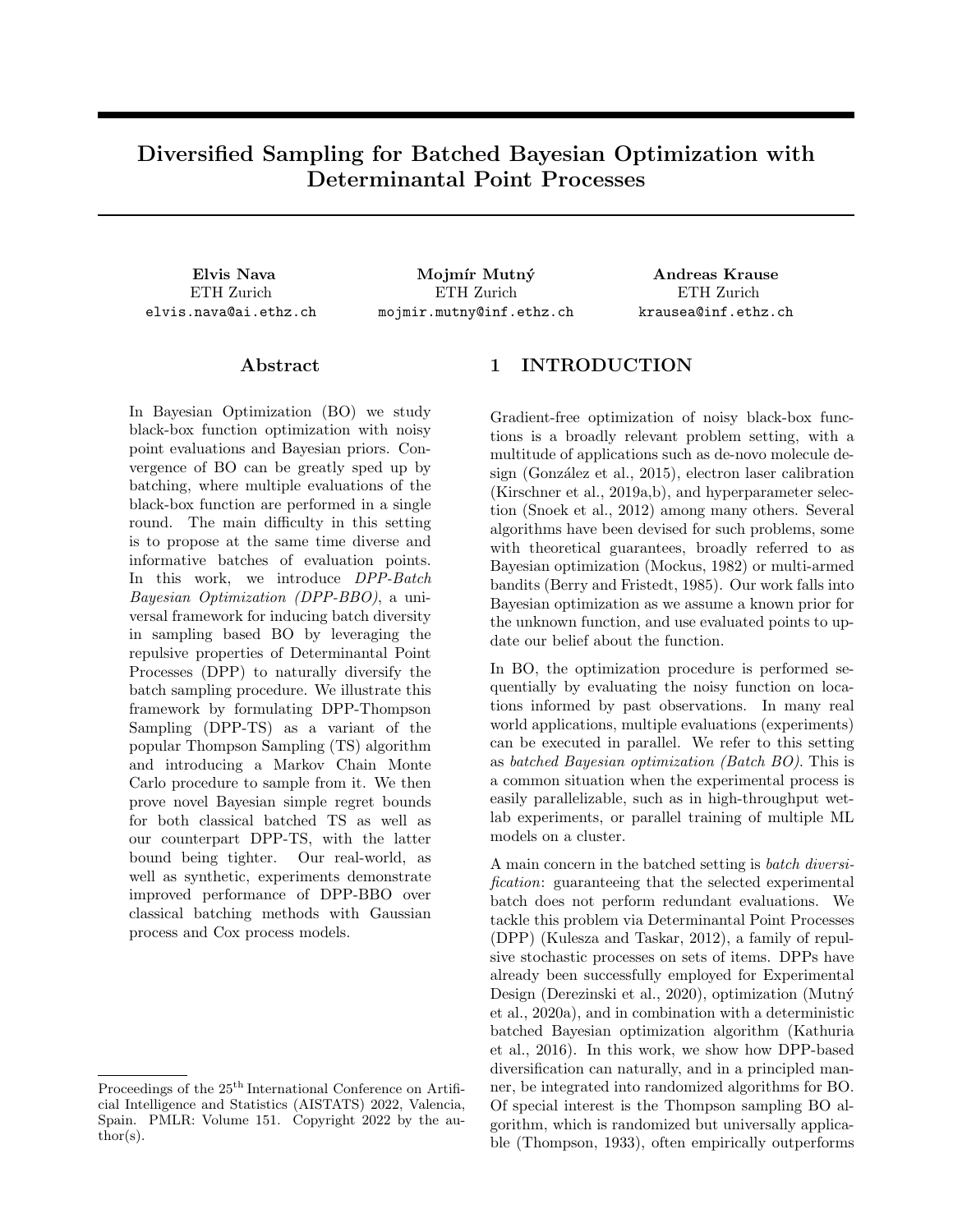Our approach for sampling from  $P_{\text{DPP-TS},t}$  relies on a Markov Chain Monte Carlo (MCMC) sampler. We construct an ergodic Markov Chain over batches from<br>  $\Omega = fX$  / X  $X$ ,  $|X| = kg$  with transition ker- $X, iX = kg$  with transition kernel  $T(X^{\ell}/X)$  such that the detailed balance equation  $Q(X)T(X^{\theta}/X) = Q(X^{\theta})T(X^{\theta})$  is satisfied almost surely with respect to  $P_{\text{DPP-TS},t}$ , with  $Q(X) =$ 

 $P_{\text{max},t}(X) \det(L_{tX})$  being the unnormalized potential of  $P_{\text{DPP-TS},t}$ .

If  $Q(X)$  were tractable, we could use the standard Metropolis-Hastings algorithm (Hastings, 1970), which satisfies the detailed balance equation. The problem with naively using Metropolis-Hasting MCMC sampling is that our  $Q(X) = P_{\text{max},t}(X) \det(L_{tX})$  contains  $P_{\text{max},t}(X) = \prod_{x_b 2X} p_{\text{max},t}(x_b)$ , which is intractable and cannot be computed on the fly. As previously stated, the only thing we can easily do is sample from it by sampling  $f$  and then maximizing it. However, if we modify the standard Metropolis-Hastings MCMC algorithm by using  $p_{\text{max},t}$  proposals, we obtain Algorithm 1, which satisfies detailed balance. We refer to Appendix A for the proof. This algorithm can be interpreted as a variant of an existing k-DPP sampler proposed by Anari et al. (2016).

| Algorithm 1 DPP-TS MCMC sampler                                                                        |
|--------------------------------------------------------------------------------------------------------|
| pick random initial batch X                                                                            |
| repeat                                                                                                 |
| uniformly pick point $x_h \, 2X$ to replace                                                            |
| sample candidate point $x_h^{\ell}$ $p_{\max,t}(x_h^{\ell})$                                           |
| define $X^{\theta} = (X \cap fx_b g) [\int fx_b^{\theta} g]$                                           |
| accept with probability $\alpha = \min \left\{ 1, \frac{\det(L_{t,x} \delta)}{\det(L_{t,x})} \right\}$ |
| if accepted then                                                                                       |
| $X = X^{\theta}$                                                                                       |
| end if                                                                                                 |
| until converged                                                                                        |

## Algorithm 2 DPP-TS Algorithm

**Input:** Action space X, GP prior  $\mu_1$ ,  $k_1(.,.)$ , history  $D_0 = fq$ for  $t = 1, \ldots, T$  do Sample  $X_t$  P<sub>DPP-TS,t</sub> $(X_t)$  with Alg. 1 Observe  $y_{t,b} = f(x_{t,b}) + \epsilon_{t,b}$  for  $b \; 2 \; [1, B]$ Add observations to history  $D_t = D_{t-1}$  $f(x_{t,1}, y_{t,1}), \ldots, (x_{t,B}, y_{t,B})$ g Update the GP with  $D_t$  to get  $\mu_{t+1}, k_{t+1}(\ldots)$ end for

#### 4.4 DPP-TS

Given the sampling distribution (Definition 2) and the above MCMC algorithm, we can now fully specify the overall procedure for our DPP-TS sampling algorithm summarized in Algorithm 2.

# 5 BAYESIAN REGRET BOUNDS

We now establish bounds on the Bayesian regret. Instead of assuming the existence of a fixed true  $f$ , we assume that the true function is sampled from a Gaussian Process prior  $f \quad GP(0, K)$ .

In particular, our regret bounds are obtained on a variant of Bayes regret called Bayes Batch Cumulative Regret BBCR<sub>T,B</sub> =  $E\left[\sum_{t=1}^{T} \min_{b \geq [1,B]} r_{t,b}\right]$  =  $E\left[\sum_{t=1}^T \min_{b \geq 1, B} (f(x^*) - f(x_{t,b}))\right]$  which only considers the best instantaneous regret within each batch, as we make use of proof techniques from Contal et al. (2013) involving such a formulation. It is straightforward to see that by bounding BBCR we at the same time bound the Bayes Simple Regret (introduced in Section 2), as  $BSR_{T,B}$  BBCR<sub>T,B</sub>/T, similarly to how  $BSR_{T,B}$  BCR<sub>T,B</sub>/TB.

## 5.1 Improved bound on BBCR for Batched Thompson Sampling

Our first theoretical contribution is an improved version of the bound on Bayesian Simple Regret from Kandasamy et al. (2018). Our version of the algorithm requires no initialization procedure to guarantee sublinear regret in contrast to prior work.

Unlike the original Gaussian TS Bayesian bounds from Russo and Van Roy (2014), Kandasamy et al. (2018) analyze the problem over a continuous domain. Therefore, it requires an additional assumption previously used in the Bayesian continuous-domain GP-UCB bound (Srinivas et al., 2010).

Assumption 3 (Gradients of GP Sample Paths) Let  $X$ <br> $l > 0, f$  $\frac{d}{dx}$  compact and convex with  $d \geq N$  and  $\mathfrak{GP}(0,K)$  where k is a stationary kernel. Moreover, there exist constants  $a, b > 0$  such that  $P\left(\sup_{x\geq x}\right)$  $\partial f(x)$  $\left|\frac{\partial f(x)}{\partial x_i}\right| > L$ ae  $(L/b)^2$  8L > 0, 8i 2  $f_1, \ldots, dg$ .

Using the above assumption, we can show the following theorem.

Theorem 4 (BBCR Bound for Batched TS) If  $f = GP(0, K)$  with covariance kernel bounded by 1 and noise model  $N(0, \sigma^2)$ , and either

- Case 1: finite  $X$  and  $\beta_t = 2 \ln \left( \frac{B(t^2 + 1)/X}{2\pi} \right)$  $\big),$
- Case 2: compact and convex  $X \quad [0, l]^d$ , with Assumption 3 satisfied and  $\beta_t = 4(d+1)\log(Bt) +$  $2d\log(dab^{\mathcal{D}}\overline{\pi}).$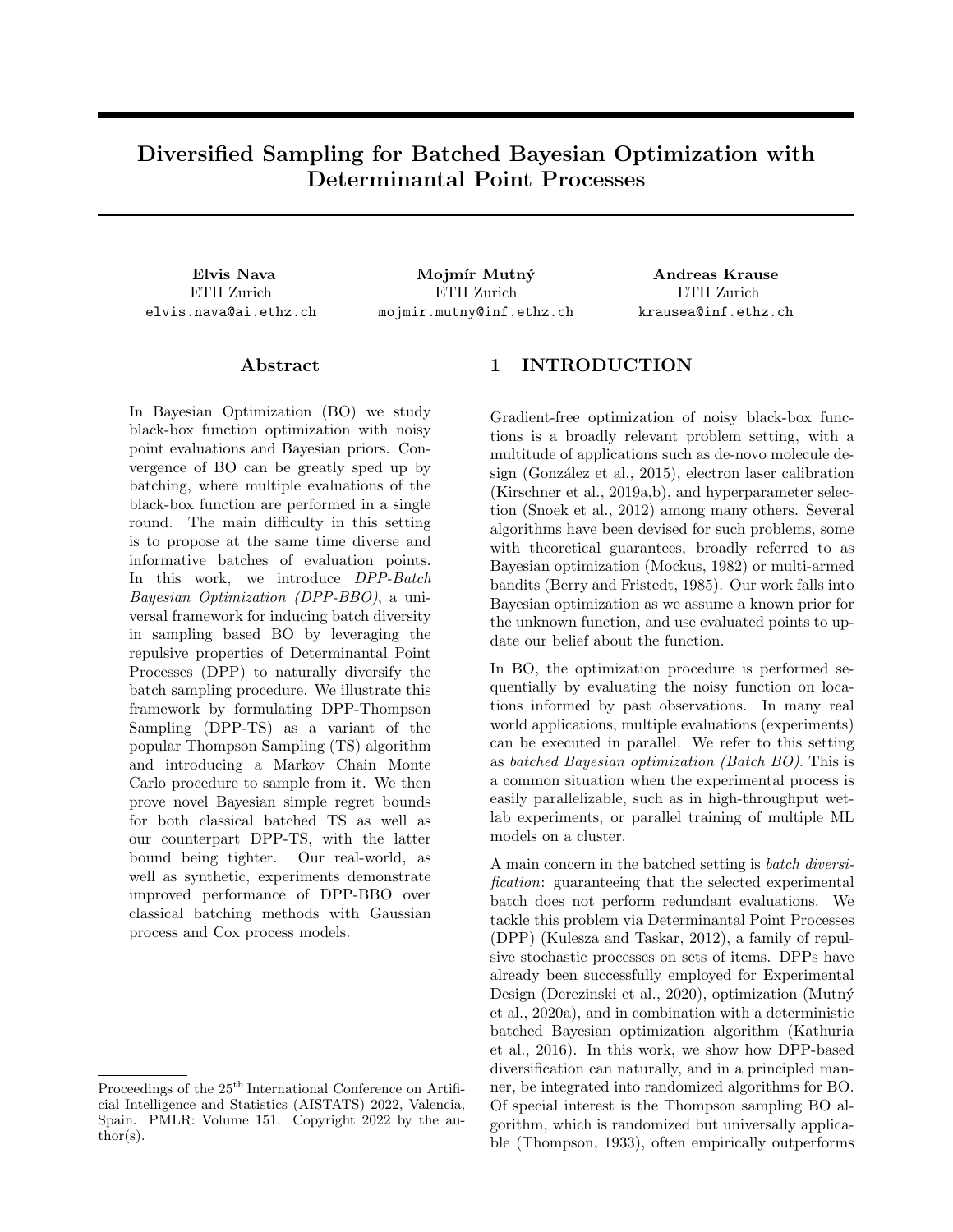Then Batched Thompson Sampling attains Bayes Batch Cumulative Regret of

$$
BBCR_{TST,B} \quad \frac{C_1}{B} + \sqrt{C_2 \frac{T}{B} \beta_T \gamma_{TB}} \quad (9)
$$

with  $C_1 = 1$  for Case 1,  $C_1 = \frac{\pi^2}{6} + \frac{D_{\overline{2\pi}}}{12}$  for Case 2, and  $C_2 = \frac{2}{\log(1+\sigma^{-2})}$ .

Therefore,  $BSR_{\text{TS}T,B}$   $\frac{C_1}{TB} + \sqrt{C_2 \frac{1}{TB} \beta_T \gamma_{TB}}$ . We point to Appendix C.1 for proof. The bound from Kandasamy et al. (2018) (without an initialization phase) is similar, except for the presence of an  $exp(C)$ factor in the square root term, which scales linearly with B. Our version of the bound does not contain  $\exp(C)$ , allowing thus for sublinear regret in B.

## 5.2 BBCR bound for DPP-TS

We now shift the focus to our novel DPP-TS algorithm and obtain an equivalent bound. To do so, we modify the algorithm we developed and introduce DPP-TSalt, so that for every batch:

a) For the first sample in the batch  $x_{\text{DPP-TS-alt }t,1}$ , we sample from  $p_{\text{max},t}$  as in standard Thompson Sampling; b) For all the other samples  $x_{\text{DPP-TS-alt }t,b}$  with  $b \nightharpoonup [2, B]$ , we sample from joint  $P_{\text{DPP-TS } t}$ , using the most updated posterior variance matrix  $K_{t,1}$  to define the DPP kernel.

The reason why we introduced DPP-TS as such and not DPP-TS-alt in the first place is both for simplicity and because in practice their performance is virtually identical (see Appendix E). We have the following

### Theorem 5 (BBCR Bound for DPP-TS)

Consider the same assumptions as for Theorem 4. Then DPP-TS (in its DPP-TS-alt variant) attains Bayes Batch Cumulative Regret of

$$
\text{BBCR}_{\text{DPP-TS}T,B} \quad \frac{C_1}{B} + \sqrt{C_2 \frac{T}{B} \beta_T \gamma_{TB}} \quad C_3 \quad (10)
$$

with  $C_1 = 1$  for Case 1,  $C_1 = \frac{\pi^2}{6} + \frac{\sqrt{2\pi}}{12}$  for Case 2,  $C_2 = \frac{2}{\log(1+\sigma^{-2})}$ , and  $C_3 < 0$  (defined in Appendix C.2).

We can thus obtain  $BSR_{\text{DPP-TS}_{T,B}}$  $\frac{C_1}{TB}$  $\frac{C_3}{T}$  +  $\sqrt{C_2 \frac{1}{TB} \beta_T \gamma_{TB}}$ . Moreover, this bound is necessarily tighter than that for standard TS:  $\frac{C_1}{TB}$   $\frac{C_3}{T}$  +  $\sqrt{C_2 \frac{1}{TB} \beta_T \gamma_{TB}}$   $\frac{C_1}{TB} + \sqrt{C_2 \frac{1}{TB} \beta_T \gamma_{TB}}$ . We point to Appendix C.2 for the proof.

# 6 EXPERIMENTS AND COMPARISONS

To make the case for our algorithmic framework's effectiveness in practice, we perform a series of benchmark tests on synthetic and real world optimization problems, comparing DPP-BBO against classic BBO algorithms on Simple Regret metrics. (Cumulative Regret comparisons feature in Appendix E.)

#### 6.1 DPP-TS Comparisons on Synthetic Data

We first compare DPP-TS on synthetic benchmarks against regular batched TS, GP-BUCB, hallucinated TS (Batched Thompson Sampling with hallucinations as in GP-BUCB), Pure DPP Exploration (DPP sampling from the DPP component of DPP-TS) and Uniform Exploration (uniform random sampling over the domain). We exclude algorithms that are not applicable to continuous domains.

Figure 2 details a number of such comparisons on synthetic benchmark functions under different settings, averaged over 15 experimental runs. For 2.a and 2.b we optimize over a discrete finite domain  $X$ , using an exact Gaussian Process prior with a squared exponential kernel. The acquisition function is maximized by calculation of the explicit maximum over the discretized domain.

For 2.c and 2.d, we optimize over a continuous domain  $X = [0, l]^d$ , using an approximate Gaussian Process prior specified with Quadrature Fourier Features (Mutný and Krause, 2018). These functions are additive and, hence, the optimization can be done dimension-wise. When optimizing the onedimensional projection of the acquisition function we use first order gradient descent with restarts.

Specific benchmarks we use are the Rosenbrock function  $f(x) = 100(x_2 - x_1^2)^2 + (x_1 - 1)^2$ ; the Stiblinski-Tang function  $f(x) = \frac{1}{2} \sum_{i=i}^{d} (x_i^4 - 16x_i^2 + 5x_i);$ and the Michalewicz function  $f(x)$  =  $\sum_{i=i}^{d} \sin(x_i) \sin^{2d}(ix_i^2/\pi).$ 

Overall, DPP-TS converges very quickly to sampling good maximizers, almost always beating or at least equaling the Simple Regret performance of the other algorithms, while exhibiting low-variance behavior. The added diversity from the DPP sampling procedure appears to favor quickly finding better maxima while not getting stuck in suboptimal but high-confidence regions, as seems to often happen to GP-UCB. A series of additional experiments is discussed in Appendix E, including experiments on Cumulative Regret, DPP-TS with parametrized DPP kernels, and a comparison between DPP-TS and DPP-TS-alt which shows them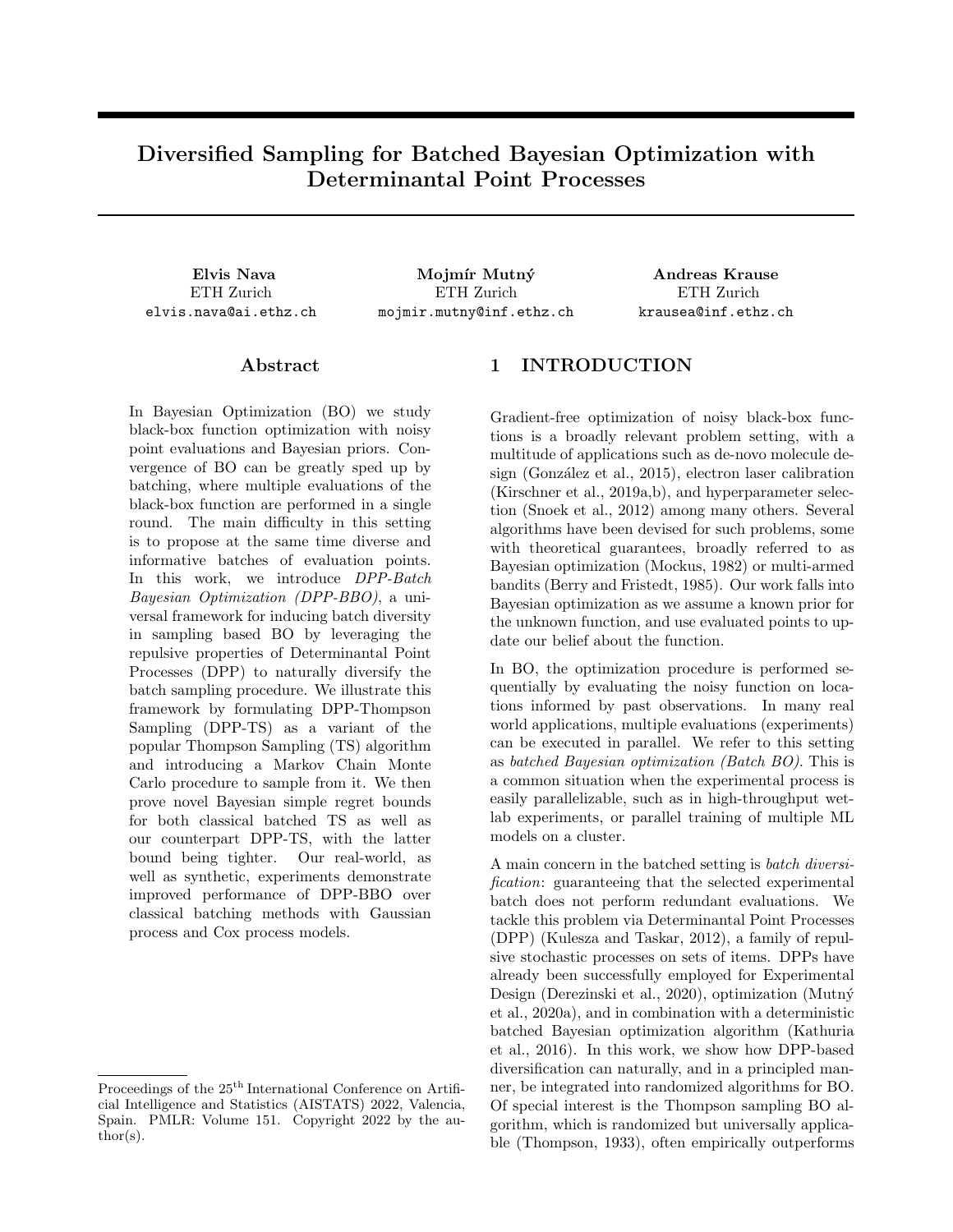

Figure 2: Comprehensive experimental comparisons between DPP-TS and classic BBO techniques for Simple Regret (log scale): **a**) f sampled from Squared Exponential GP; **b**) Rosenbrock; **c**) Styblinski-Tang; **d**) Michalewicz; e) PHE experiment with f sampled from QFF Squared Exponential GP;  $f$ ) Cox process sensing experiment on the Porto taxi dataset. The named functions are defined in Section 6.1. Overall, DPP-TS outperforms or equals the other algorithms, quickly sampling good maximizers thanks to improved batch diversification.

to be of equivalent performance in practice.

#### 6.2 DPP-Perturbed History Exploration

To further demonstrate the effectiveness and versatility of the DPP-BBO framework, we apply it to the recently introduced Perturbed History Exploration (PHE) algorithm (Kveton et al., 2020). PHE is a BO algorithm which is agnostic of the specific model  $f_{\theta}$  chosen for modeling f. Assuming that rewards are bounded, and given a parameter  $a$ , the algorithm introduces pseudo-rewards a for each observation in its global history, and at each step maximizes its learned perturbed  $f_{\theta}$  to propose a new evaluation point. We can interpret this procedure as sampling from  $p_{\text{PHE},t}(x)$ , with the stochastic component stemming from the pseudo-reward generation. Given this, we can define DPP-PHE as  $P_{\text{DPP-PHE},t}(X)$  /  $\left(\prod_{x\geq X}p_{\text{PHE},t}(x)\right)\det(I+\sigma^{-2}K_{tX})$  where  $K_t$  is an approximation of the Bayesian posterior covariance for the  $f_{\theta}$  model.

Figure 2.e experimentally compares PHE and DPP-PHE for  $a = 0.5$  and  $a = 1$  on a synthetic function (over a continuous  $X$ ) sampled from a 1-d squared exponential GP prior, while using as internal model a QFF GP regression. We can see that DPP-PHE improves on the Simple Regret when compared to regular PHE for the same a.

## 6.3 DPP-TS and Cox Process Sensing

To benchmark our DPP-TS algorithm on a real world setting and demonstrate the versatility of the modeling choice, we turn to a Cox Process Sensing problem in the form of taxi routing on a 2-dimensional city grid,

as considered by Mutný and Krause  $(2021)$ . Given a dataset of geo-localized taxi cab hails in Porto and a subdivision of the city into an 8x8 grid, we aim to learn the best locations where to schedule a fleet of taxis while, at beginning of each day - corresponding to a single iteration, we only observe the taxi hailing events in the grid cells which had vehicles scheduled to them.

We put a Gaussian process prior on the unknown rate function of a Poisson process, yielding a Cox Process with Poisson Process likelihood. The likelihood of observing a realization  $D = fx_n g_{n=1}^N$  over the domain  $X$  for a Poisson Process with rate function  $\lambda(.) \text{ is } p(D/\lambda(.)) = \exp(-\int_X \lambda(x) dx) \prod_n \lambda(x_n).$ This Poisson process specification is used in the construction of a Cox process model, which is  $p(D, \lambda(.), \Theta) = p(D \cup \lambda(.)) p(\lambda(.) \cup \Theta) p(\Theta)$ , with  $\lambda(.)$  being a Gaussian Process conditioned on being positive-valued over the domain. We adopt the inference scheme along with the approximation scheme to maintain positivity of the rate function from Mutn $\acute{y}$ and Krause (2022). The samples from the posterior are obtained via Langevin dynamics.

In our experiment, we compare TS for Cox Process Sensing from Mutný and Krause (2021) with our DPP-TS approach, leveraging our diversifying process to improve city coverage by our scheduled taxi fleets. As DPP kernel, we use the mutual information kernel that is obtained when the posterior for the rate function is approximated with a Gaussian distribution, known as the Laplace Approximation.

In Figure 2.f we depict allocation of 5 taxis to city blocks and report the simple regret. DPP-TS reliably achieves lower simple regret than standard Thompson Sampling sensing with resampling.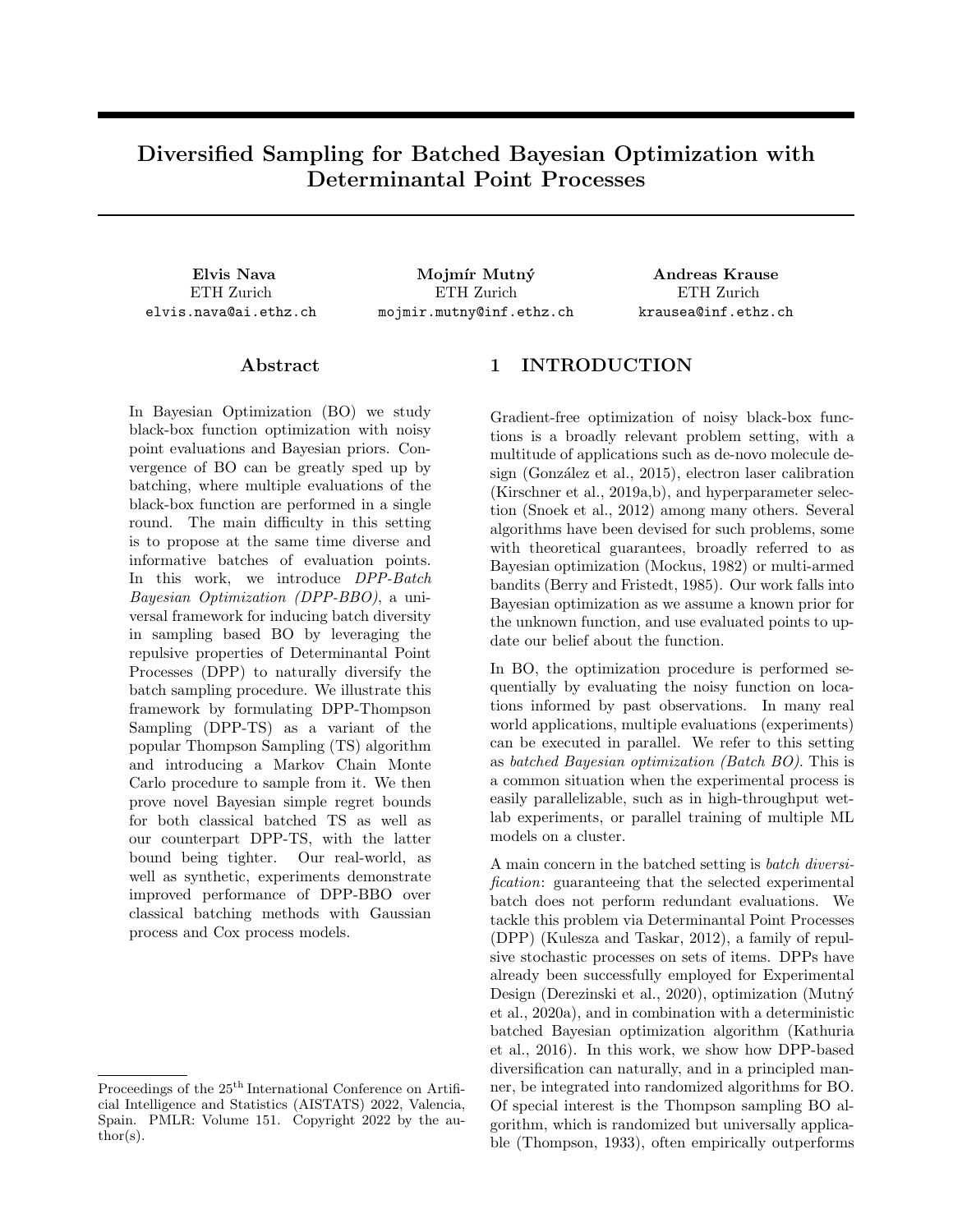# 7 CONCLUSIONS

In this work we introduced DPP-BBO, a natural and easily applicable framework for enhancing batch diversity in BBO algorithms which works in more settings than previous diversification strategies: it is directly applicable to the continuous domain case, when due to approximation and non-standard models we are unable to compute hallucinations or confidence intervals (as in the Cox process example), or more generally when used in combination with any randomized BBO sampling scheme or arbitrary diversity kernel. Moreover, for DPP-TS we show improved theoretical guarantees and strong practical performance on simple regret.

## Acknowledgements

This research was supported by the ETH AI Center and the SNSF grant 407540 167212 through the NRP 75 Big Data program. This publication was created as part of NCCR Catalysis (grant number 180544), a National Centre of Competence in Research funded by the Swiss National Science Foundation.

#### References

- Anari, N., Gharan, S. O., and Rezaei, A. (2016). Monte Carlo Markov Chain Algorithms for Sampling Strongly Rayleigh Distributions and Determinantal Point Processes.  $arXiv:1602.05242$  [cs, math). arXiv: 1602.05242.
- Azimi, J., Fern, A., and Fern, X. (2010). Batch bayesian optimization via simulation matching. In Lafferty, J., Williams, C., Shawe-Taylor, J., Zemel, R., and Culotta, A., editors, Advances in Neural Information Processing Systems, volume 23. Curran Associates, Inc.
- Berry, D. A. and Fristedt, B. (1985). *Bandit problems:* Sequential Allocation of Experiments. Monographs on Statistics and Applied Probability. Springer Netherlands.
- Brochu, E., Cora, V. M., and de Freitas, N. (2010). A Tutorial on Bayesian Optimization of Expensive Cost Functions, with Application to Active User Modeling and Hierarchical Reinforcement Learning. arXiv:1012.2599 [cs]. arXiv: 1012.2599.
- Chapelle, O. and Li, L. (2011). An empirical evaluation of thompson sampling. In Advances in neural information processing systems, pages 2249–2257.
- Contal, E., Buffoni, D., Robicquet, A., and Vayatis, N. (2013). Parallel Gaussian Process Optimization with Upper Confidence Bound and Pure Exploration. arXiv:1304.5350 [cs, stat], 7908:225–240. arXiv: 1304.5350.
- Derezinski, M., Liang, F., and Mahoney, M. (2020). Bayesian experimental design using regularized determinantal point processes. In International Conference on Artificial Intelligence and Statistics, pages 3197–3207. PMLR. ISSN: 2640-3498.
- Desautels, T., Krause, A., and Burdick, J. W. (2014). Parallelizing Exploration-Exploitation Tradeoffs in Gaussian Process Bandit Optimization. Journal of Machine Learning Research, 15(119):4053–4103.
- Deshpande, A. and Rademacher, L. (2010). Efficient volume sampling for row/column subset selection.  $arXiv:1004.4057$  [cs]. arXiv: 1004.4057.
- Gonzalez, J., Dai, Z., Hennig, P., and Lawrence, N. (2016). Batch bayesian optimization via local penalization. In Gretton, A. and Robert, C. C., editors, Proceedings of the 19th International Conference on Artificial Intelligence and Statistics, volume 51 of Proceedings of Machine Learning Research, pages 648–657, Cadiz, Spain. PMLR.
- González, J., Longworth, J., James, D. C., and Lawrence, N. D. (2015). Bayesian Optimization for Synthetic Gene Design. arXiv:1505.01627 [stat]. arXiv: 1505.01627.
- Hastings, W. K. (1970). Monte Carlo Sampling Methods Using Markov Chains and Their Applications. Biometrika, 57(1):97–109. Publisher: [Oxford University Press, Biometrika Trust].
- Kandasamy, K., Krishnamurthy, A., Schneider, J., and Poczos, B. (2018). Parallelised Bayesian Optimisation via Thompson Sampling. In International Conference on Artificial Intelligence and Statistics, pages 133–142. PMLR. ISSN: 2640-3498.
- Kathuria, T., Deshpande, A., and Kohli, P. (2016). Batched Gaussian Process Bandit Optimization via Determinantal Point Processes. arXiv:1611.04088  $\sqrt{cs}$ . arXiv: 1611.04088.
- Kirschner, J., Mutn´y, M., Hiller, N., Ischebeck, R., and Krause, A. (2019a). Adaptive and safe bayesian optimization in high dimensions via one-dimensional subspaces. ICML 2019.
- Kirschner, J., Nonnenmacher, M., Mutn`y, M., Krause, A., Hiller, N., Ischebeck, R., and Adelmann, A. (2019b). Bayesian optimisation for fast and safe parameter tuning of swissfel. In FEL2019, Proceedings of the 39th International Free-Electron Laser Conference, pages 707–710. JACoW Publishing.
- Kulesza, A. and Taskar, B. (2012). Determinantal point processes for machine learning. Foundations and Trends $\mathcal{R}$  in Machine Learning, 5(2-3):123-286. arXiv: 1207.6083.
- Kveton, B., Szepesvári, C., Ghavamzadeh, M., and Boutilier, C. (2020). Perturbed-History Exploration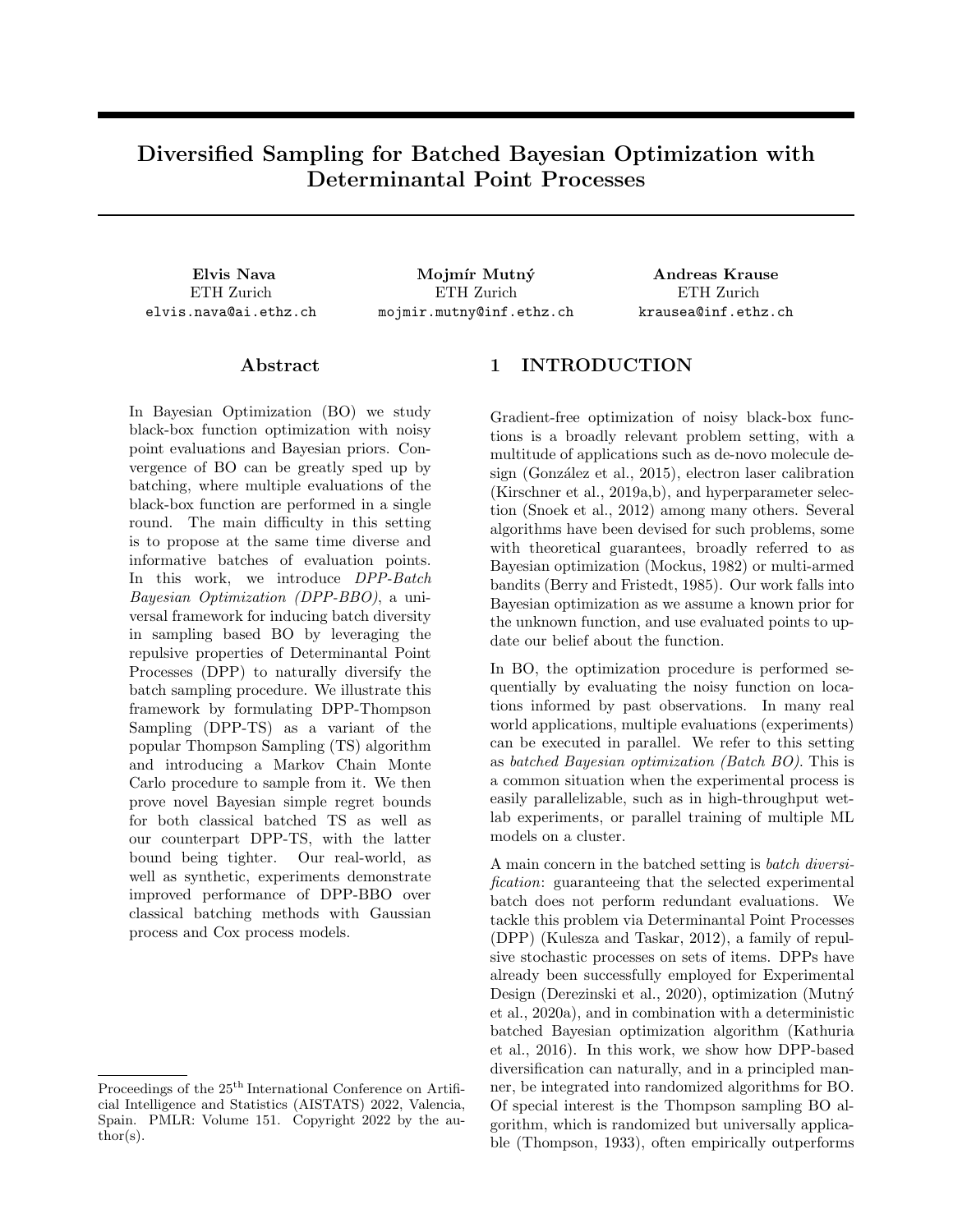in Stochastic Linear Bandits. In Uncertainty in Artificial Intelligence, pages 530–540. PMLR. ISSN: 2640-3498.

- Li, C., Jegelka, S., and Sra, S. (2016). Fast DPP Sampling for Nyström with Application to Kernel Methods. arXiv:1603.06052 [cs]. arXiv: 1603.06052.
- Mockus, J. (1982). The bayesian approach to global optimization. System Modeling and Optimization, pages 473–481.
- Mutn´y, M., Derezisnki, M., and Krause, A. (2020a). Convergence analysis of block coordinate algorithms with determinantal sampling. In Proceedings of the 23rd International Conference on Artificial Intelligence and Statistics (AISTATS). AISTATS.
- Mutn´y, M., Johannes, K., and Krause, A. (2020b). Experimental design for orthogonal projection pursuit regression. AAAI2020.
- Mutn´y, M. and Krause, A. (2018). Efficient High Dimensional Bayesian Optimization with Additivity and Quadrature Fourier Features. In Advances in Neural Information Processing Systems, volume 31. Curran Associates, Inc.
- Mutný, M. and Krause, A. (2021). No-regret algorithms for capturing events in poisson point processes. In Meila, M. and Zhang, T., editors, Proceedings of the 38th International Conference on Machine Learning, volume 139 of Proceedings of Machine Learning Research, pages 7894–7904. PMLR.
- Mutný, M. and Krause, A. (2022). Sensing cox processes via posterior sampling and positive bases. AISTATS 2022.
- Nguyen, V., Le, T., Yamada, M., and Osborne, M. A. (2021). Optimal Transport Kernels for Sequential and Parallel Neural Architecture Search. arXiv:2006.07593 [cs, stat]. arXiv: 2006.07593.
- Rasmussen, C. E. and Williams, C. K. I. (2005). Gaussian Processes for Machine Learning. Adaptive Computation and Machine Learning series. MIT Press, Cambridge, MA, USA.
- Rezaei, A. and Gharan, S. O. (2019). A Polynomial Time MCMC Method for Sampling from Continuous Determinantal Point Processes. In International Conference on Machine Learning, pages 5438–5447. PMLR. ISSN: 2640-3498.
- Russo, D. and Van Roy, B. (2014). Learning to Optimize via Posterior Sampling. Mathematics of Operations Research, 39(4):1221–1243. Publisher: IN-FORMS.
- Russo, D., Van Roy, B., Kazerouni, A., Osband, I., and Wen, Z. (2020). A Tutorial on Thompson Sampling. arXiv:1707.02038 [cs]. arXiv: 1707.02038.
- Scarlett, J., Bogunovic, I., and Cevher, V. (2017). Lower bounds on regret for noisy gaussian process bandit optimization. arXiv preprint arXiv:1706.00090.
- Snoek, J., Larochelle, H., and Adams, R. P. (2012). Practical Bayesian Optimization of Machine Learning Algorithms.  $arXiv:1206.2944$  [cs, stat]. arXiv: 1206.2944.
- Srinivas, N., Krause, A., Kakade, S., and Seeger, M. (2010). Gaussian Process Optimization in the Bandit Setting: No Regret and Experimental Design. In ICML.
- Thompson, W. R. (1933). On the likelihood that one unknown probability exceeds another in view of the evidence of two samples. Biometrika, 25(3/4):285– 294.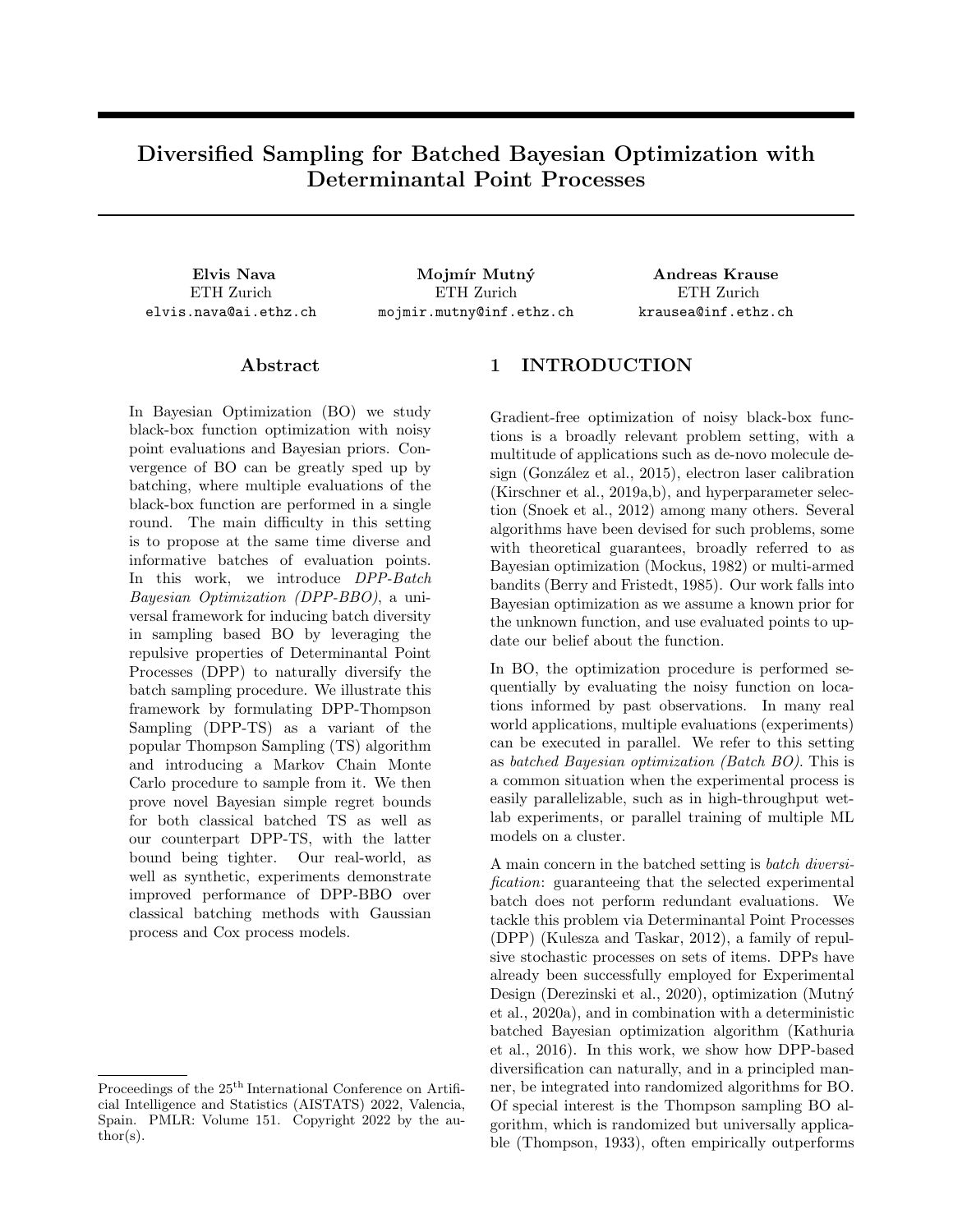# Supplementary Material: Diversified Sampling for Batched Bayesian Optimization with Determinantal Point Processes

## Appendix A MARKOV CHAIN MONTE CARLO SAMPLING FOR DPP-BBO

Our approach for sampling from  $P_{\text{DPP-TS } t}$  leverages a Markov Chain Monte Carlo (MCMC) sampler. We construct an ergodic Markov Chain over batches from  $\Omega = fXjX \quad X, jXj = kg$  with transition kernel  $T(X^{\theta}jX)$ such that the Detailed Balance equation

$$
Q(X)T(X^{\theta}) = Q(X^{\theta})T(X/X^{\theta})
$$
\n(11)

is satisfied almost surely with respect to  $P_{\text{DPP-TS }t}$ , with  $Q(X) = P_{\text{max }t}(X) \det(L_X)$  being the unnormalized potential of  $P_{\text{DPP-TS }t}$ .

Running the Markov chain will at the limit produce a limiting distribution  $\pi(X)$  independent of the initial distribution  $\pi_0(X)$ . If the above mentioned property of Detailed Balance is satisfied,  $\pi(X)$  will be equivalent to the true distribution  $P_{\text{DPP-TS }t}$ , meaning we can use the Markov Chain to approximately sample from  $P_{\text{DPP-TS }t}$ provided we run it long enough.

If  $Q(X)$  were tractable, we could use the standard Metropolis-Hastings algorithm (Hastings, 1970): at each step sampling a candidate batch  $X^{\ell}$  from a proposal distribution  $R(X^{\ell}/X)$ , then accepting the candidate with probability  $\alpha = \min\left\{1, \frac{Q(X^{\theta})R(X/X^{\theta})}{Q(X)R(X^{\theta})X}\right\}$ o .

#### Algorithm 3 Metropolis-Hastings MCMC

sample initial  $X$  at random repeat sample candidate  $X^{\theta}$   $R(X^{\theta}/X)$ accept with probability  $\alpha = \min\left\{1, \frac{Q(X^{\beta})R(X|X^{\beta})}{Q(X)R(X^{\beta}|X)}\right\}$ o if accepted then  $X = X^{\theta}$ end if until converged

Theorem 6 (Metropolis-Hastings (Hastings, 1970)) The Markov Chain obtained from the Metropolis-Hastings Algorithm satisfies the Detailed Balance equation  $Q(X)T(X^{\theta}X) = Q(X^{\theta})T(X^{\theta}X)$  over the support of the proposal distribution  $R(X^{\theta}/X)$ .

*Proof.* — We assume that  $R(X^{\ell}/X) > 0$   $\partial X$ ,  $X^{\ell}$ , and we analyze the two cases for the Detailed Balance equation.

- Case  $X = X^0$ : The equivalence is trivial for any  $T(X/X)$ .
- Case  $X \notin X^0$ :

We can express the transition kernel as  $T(X^{\ell}/X) = \alpha R(X^{\ell}/X)$ . Assume that for the transition  $X \subseteq X^{\ell}$ we have  $\frac{Q(X^0)R(X/X^0)}{Q(X)R(X^0/X)} < 1$ , and therefore  $T(X^0/X) = \frac{Q(X^0)R(X/X^0)}{Q(X)R(X^0/X)}R(X^0/X) = \frac{Q(X^0)R(X/X^0)}{Q(X)}$  $\frac{Q(X)}{Q(X)}$ . Then, for the inverse transition  $X^{\theta}$  ! X we necessarily have  $\frac{Q(X^{\theta})R(X/X^{\theta})}{Q(X)R(X^{\theta})X}$  1 and  $T(X/X^{\theta}) = R(X/X^{\theta})$ .

The resulting Detailed Balance equation is

$$
Q(X)\frac{Q(X^{\ell})R(X/X^{\ell})}{Q(X)} = Q(X^{\ell})R(X/X^{\ell})
$$
\n(12)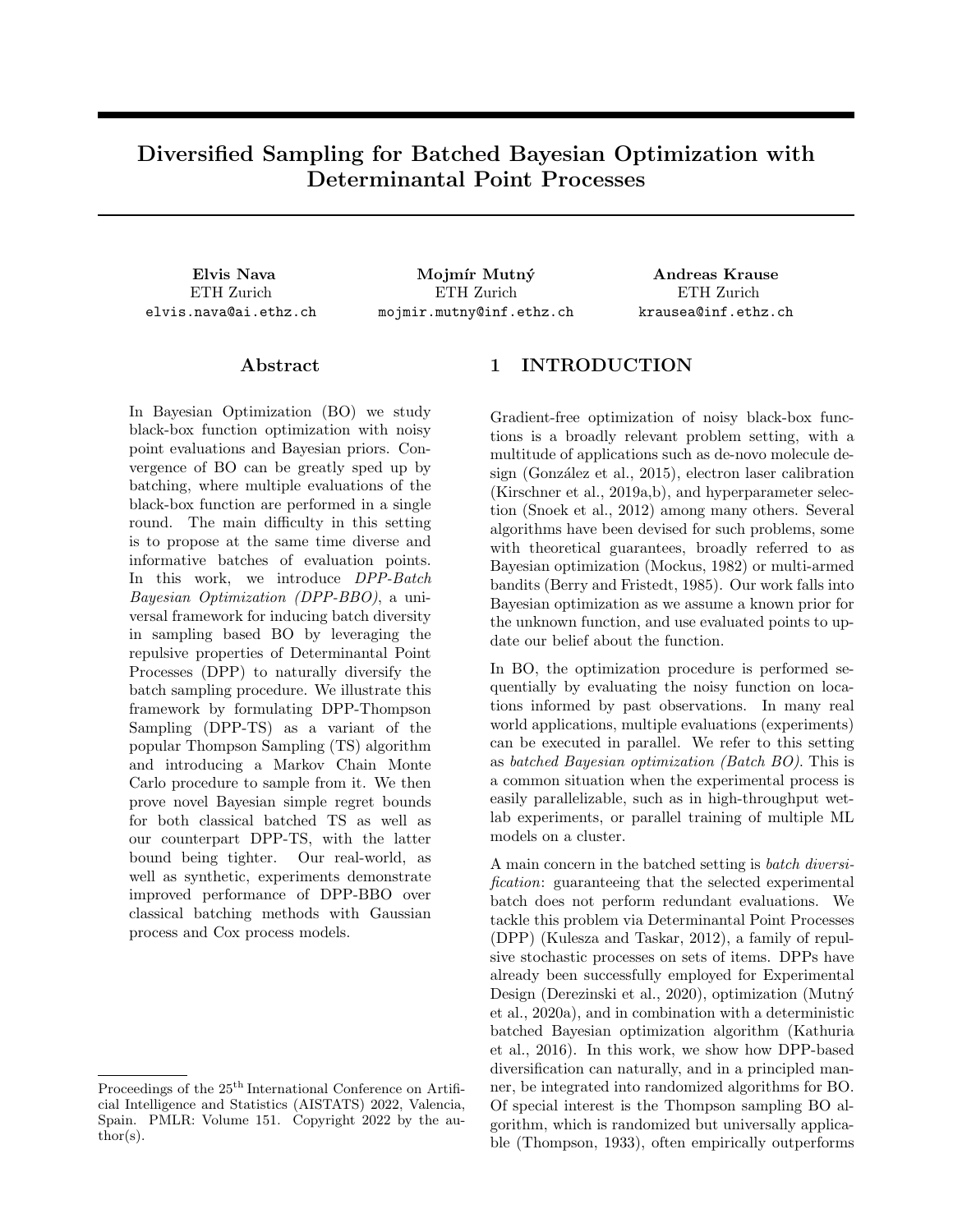and we have equality.

If the proposal distribution has the same support of the true distribution, Metropolis-Hastings allows us to approximately sample from it.

## A.1 Metropolis-Hastings with  $p_{\text{max}}$  proposals

The problem with naively using Metropolis-Hasting MCMC sampling is that our  $Q(X) = P_{\text{max }t}(X) \det(L_X)$ contains  $P_{\text{max}}(X) = \prod_{x_b 2X} p_{\text{max}}(x_b)$ , which is intractable and cannot be computed on the fly. As previously stated, the only thing we can easily do is sample from it by sampling  $\tilde{f}$  and then maximizing it. In order to obtain a suitable MCMC sampler, we need to subtly alter existing samplers.

We first propose an MCMC algorithm which samples whole batches at every step:

| Algorithm 4 Full batch MCMC sampler                                                         |
|---------------------------------------------------------------------------------------------|
| pick random initial batch $X$                                                               |
| repeat                                                                                      |
| sample candidate batch $X^{\theta}$ $P_{\text{max}}(X^{\theta})$                            |
| accept with probability $\alpha = \min\left\{1, \frac{\det(L_X \delta)}{\det(L_X)}\right\}$ |
| if accepted then                                                                            |
| $X=X^{\ell}$                                                                                |
| end if                                                                                      |
| until converged                                                                             |

This algorithm is equivalent to Metropolis-Hastings: if in MH we chose  $R(X^{\theta}/X) = P_{\text{max }t}(X^{\theta})$ , the fraction in the definition of the acceptance probability  $\alpha$  would in fact reduce to

$$
\frac{Q(X^{\theta})R(X/X^{\theta})}{Q(X)R(X^{\theta}/X)} = \frac{P_{\text{max}}(X^{\theta})\det(L_{X^{\theta}})P_{\text{max}}(X)}{P_{\text{max}}(X)\det(L_{X})P_{\text{max}}(X^{\theta})} = \frac{\det(L_{X^{\theta}})}{\det(L_{X})}.
$$
\n(13)

By virtue of this equivalence, Theorem 6 applies to our procedure as well and our sampler approximately samples from the true  $P_{\text{DPP-TS}}$  distribution.

In a similar fashion, it's possible to define a more efficient MCMC sampler which only changes one point from the batch at every step. Since we're in the k-DPP setting, it's possible for us to consider the distribution over a batch X as a k-dimensional multivariate distribution over the  $x_b$  2 X. Then, the obtained sampler can be seen as akin to a Gibbs sampler, and is the one showed in the main paper as Algorithm 1.

This again reduces to Metropolis-Hastings, with proposal

$$
R(X^{\theta})X = \begin{cases} 0 & \text{if } \mathcal{G}i, j : x_i^{\theta} \notin x_i \wedge x_j^{\theta} \notin x_j \\ \frac{1}{k}p_{\max}(x_i^{\theta}) & \text{if } !\mathcal{G}i : x_i^{\theta} \notin x_i \\ \sum_{x_i^{\theta} \geq X^{\theta}} \frac{1}{k}p_{\max}(x_i^{\theta}) & \text{if } X = X^{\theta} \end{cases}
$$
(14)

When sampling a proposal point with  $X \notin X^{\ell}$ , the fraction in the definition of the acceptance probability  $\alpha$ then becomes

$$
\frac{Q(X^{\theta})R(X/X^{\theta})}{Q(X)R(X^{\theta}/X)} = \frac{\left(\prod_{x_j^{\theta} \ge X^{\theta}} p_{\max}(x_j^{\theta})\right) \det(L_{X^{\theta}}) \frac{1}{k} p_{\max}(x_i)}{\left(\prod_{x_j \ge X} p_{\max}(x_j)\right) \det(L_X) \frac{1}{k} p_{\max}(x_i^{\theta})}
$$
(15)

$$
= \frac{\left(\prod_{x_j^{\rho} \ge X^{\rho} \cap \text{fix}_{i}^{\rho} g} p_{\text{max}}(x_j^{\rho})\right) \det(L_{X^{\rho}})}{\left(\prod_{x_j \ge X \cap \text{fix}_{i} g} p_{\text{max}}(x_j)\right) \det(L_X)} = \frac{\det(L_{X^{\rho}})}{\det(L_X)} \tag{16}
$$

the last simplification being allowed because X  $n \tau x_i g = X^{\theta} n \tau x_i^{\theta} g$ .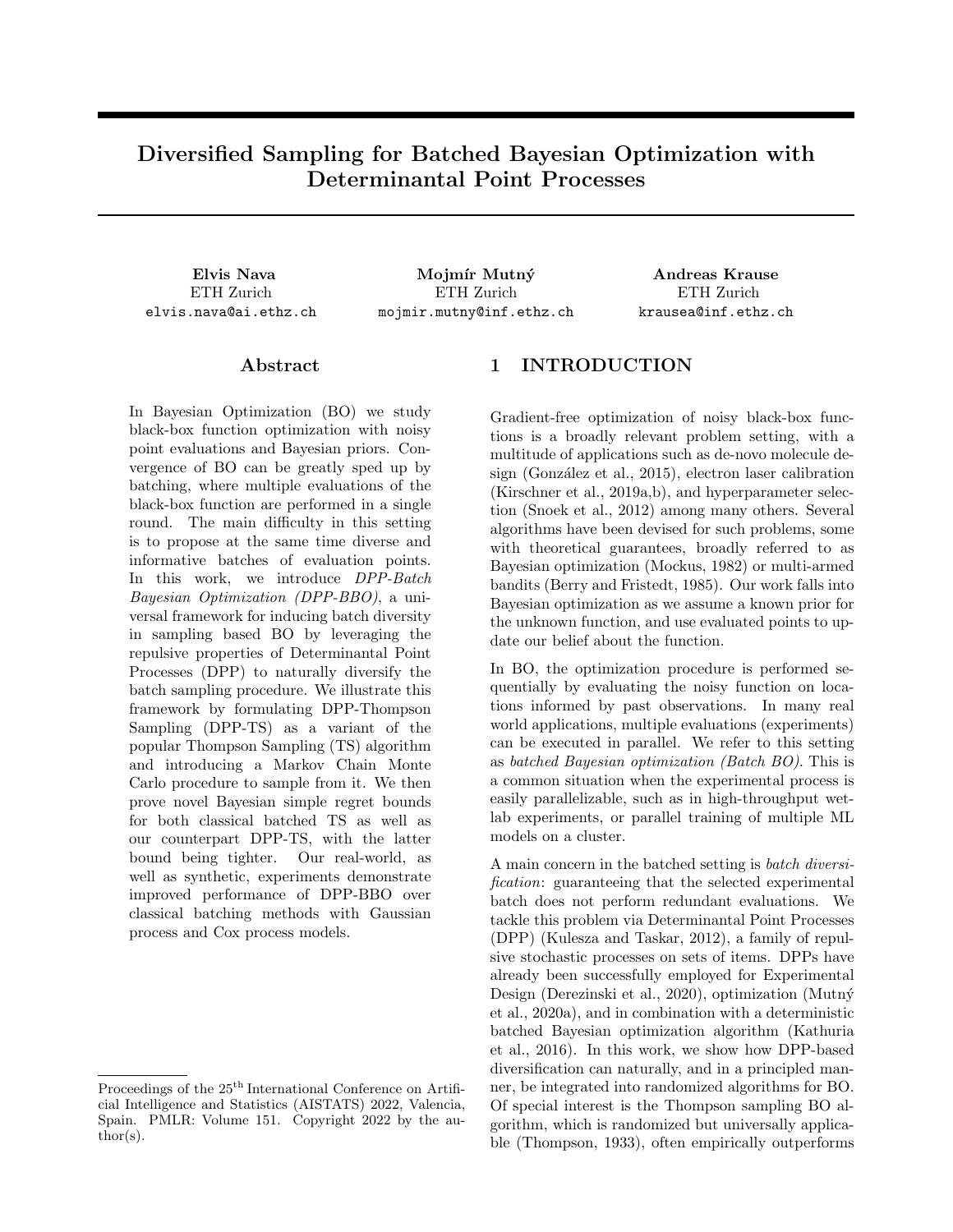The only difference from the MH formulation of Theorem 6 is that the support of  $R(X^{\theta}/X)$  is not the same of P<sub>DPP-TS</sub>, as we disallow sampling of batches  $X^{\theta}$  with more than one different element to X. However, since  $R(X^{\ell}/X) = 0$ ,  $R(X^{\ell}/X^{\ell}) = 0$ , we still satisfy detailed balance in all points. We can then see that k transitions are sufficient to obtain any  $X^{\theta}$  from an existing X when  $iX_j = k$ , and therefore our Markov Chain remains ergodic. With all conditions satisfited, even Algorithm 1 allows us to approximately sample from the true  $P_{\text{DPP-TS}}$ .

Algorithm 1 is a simple modification of an existing k-DPP sampler proposed by Anari et al. (2016). Furthermore, Rezaei and Gharan (2019) introduces a similar MCMC algorithm for continuous domain DPPs that performs efficiently under certain conditions. Because of its simplicity and effectiveness, Algorithm 1 is the one we use in all our experiments.

## A.2 Additional Gibbs samplers

To further demonstrate the simplicity of converting existing k-DPP samplers to  $P_{\text{DPP-TS}}$  samplers, we modify Li et al.  $(2016)$ 's algorithm to sample from our  $P_{\text{DPP-TS}}$ .

Algorithm 5 Modified Gibbs sampler from Li et al. (2016)

```
pick random initial batch X
repeat
     Sample b from uniform Bernoulli distribution
     if b = 1 then
         uniformly pick point x_i \nightharpoonup X to replace
          sample candidate point x_i^{\ell}  p_{\text{max}}(x_i^{\ell})define X^{\theta} = X n f x_i g \int f x_i^{\theta} gaccept with probability \alpha = \frac{\det(L_{X^0})}{\det(L_{X^0}) + \det(L_{X^0})}det(L_X\mathbf{0})+det(L_X)if accepted then
              X = X^{\theta}end if
     end if
until converged
```
Repeating the same steps used for the other Single-point proposal MCMC sampler, we can check that this also satisfies detailed balance. Overall, the procedure is very similar to our preferred Algorithm 1.

## Appendix B MUTUAL INFORMATION AND EXPERIMENTAL DESIGN

Modern theoretical analyses of Bayesian Optimization algorithms such as that of Srinivas et al. (2010) make use of Mutual Information and other information-theoretic quantities related to f. A comprehensive definition of such concepts is also required for our regret analysis.

The main quantity of interest in the aforementioned analysis is indeed the *Mutual Information I(f;*  $\mathbf{y}_{1:T}$ ) between f and a set of observations  $\mathbf{y}_{1:T}$  from points  $X_{1:T} = fx_1, \ldots, x_Tg$ , sometimes referred to as Information Gain. This measures the amount of information learned about the function f by observing  $\mathbf{y}_{1:T}$ , and for a GP it can be written as

$$
I(f; \mathbf{y}_{1:T}) = H(\mathbf{y}_{1:T}) \quad H(\mathbf{y}_{1:T}/f) = \frac{1}{2} \sum_{t=1}^{T} \log (1 + \sigma^{-2} \sigma_t^2(x_t)) \tag{17}
$$

$$
= \frac{1}{2} \log \det (I + \sigma^{-2} K_{X_{1:T}})
$$
\n(18)

where  $H(\mathbf{y}_{1:T})$  is the differential entropy of the distribution over observations  $\mathbf{y}_{1:T}$ ,  $H(\mathbf{y}_{1:T}/f)$  is the differential entropy of the observations conditioned on f,  $\sigma_t^2(x_t)$  is the posterior variance over  $f(x_t)$  conditioned on the partial observations  $\mathbf{y}_{1:t-1}$ , and  $K_{X_{1:T}} = K(X_{1:T}, X_{1:T})$  is the kernel matrix for the prior GP.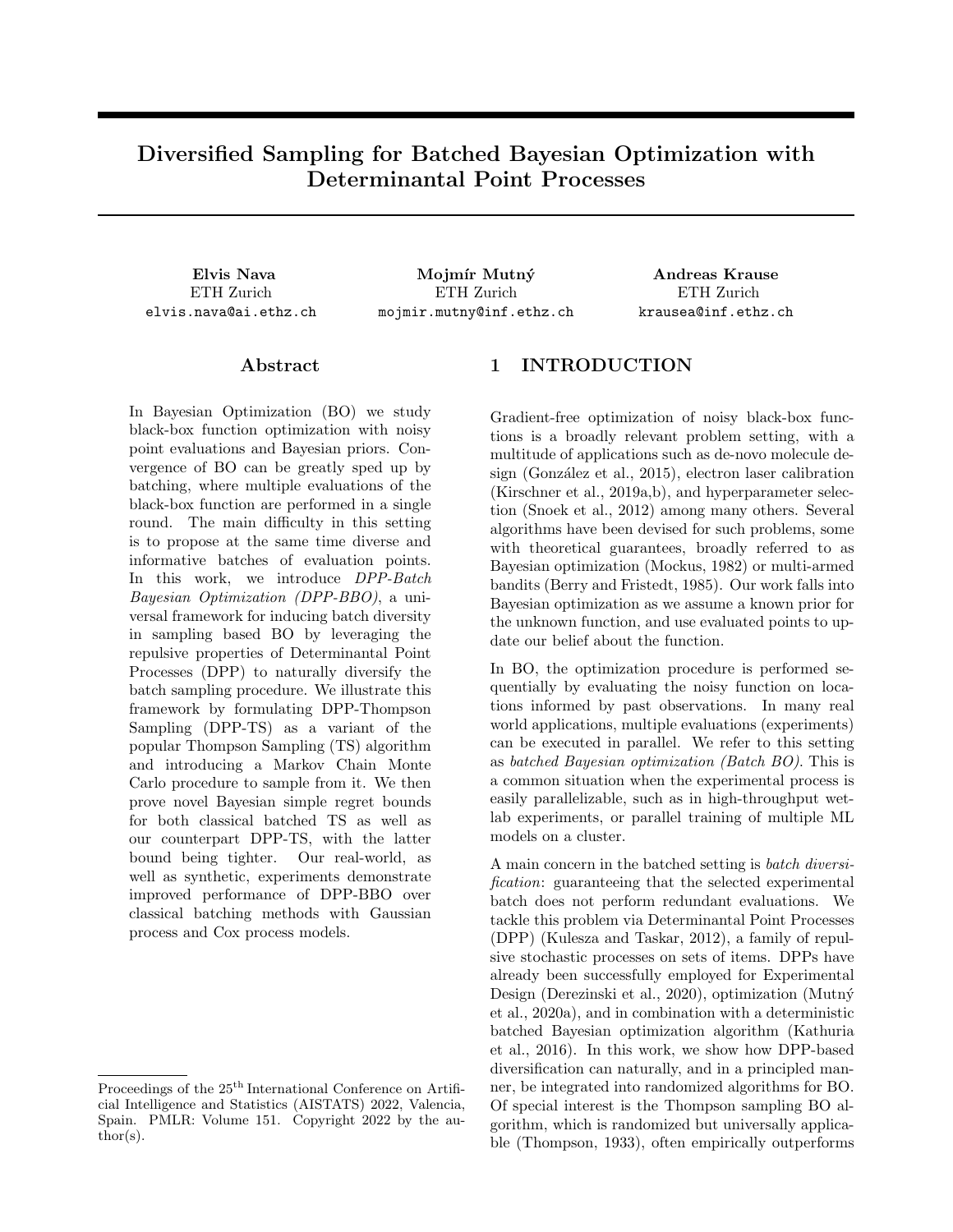The Conditional Mutual Information between f and observations  $y_{t:T}$  given previous observations  $y_{1:t-1}$  is then

$$
I\left(f; \mathbf{y}_{t:T}/\mathbf{y}_{1:t-1}\right) = H\left(\mathbf{y}_{t:T}/\mathbf{y}_{1:t-1}\right) \quad H\left(\mathbf{y}_{t:T}/f, \mathbf{y}_{1:t-1}\right) \tag{19}
$$

$$
=H\left(\mathbf{y}_{t:T}/\mathbf{y}_{1:t-1}\right) \quad H\left(\mathbf{y}_{t:T}/f\right) \tag{20}
$$

$$
= \frac{1}{2} \sum_{t^0 = t}^{T} \log \left( 1 + \sigma^{-2} \sigma_{t^0}^2(x_{t^0}) \right) = \frac{1}{2} \log \det \left( I + \sigma^{-2} K_{t X_{t:T}} \right) \tag{21}
$$

with  $K_t$  corresponding to the kernel matrix for the posterior kernel  $k_t$  of the GP conditioned on the observations  $\mathbf{y}_{1:t}$  1.

Mutual Information satisfies the property of *submodularity*, meaning that the information gain  $I(f; \mathbf{y}_X|\mathbf{y}_{1:t})$  over f of observations  $y_X$  incurs diminishing returns when conditioned on more and more samples  $y_{1:t}$ . Essentially, this means that  $I(f; \mathbf{y}_X|\mathbf{y}_{1:t}) = I(f; \mathbf{y}_X|\mathbf{y}_{1:t^{\theta}})$  for any  $t^{\theta} > t$ . The most information any set of observations  $\mathbf{y}_X$  is able to obtain on f would be at the very beginning  $I(f; \mathbf{y}_X)$ , not conditioned on any previous examples. Likewise, observing specific additional data will never increase the information any future samples will obtain.

Bayesian Optimization bounds often employ the *Maximum Information Gain*  $\gamma_T$  with respect to f obtainable from any observation set  $y_X$  of size at most  $T$ :

$$
\gamma_T = \max_{X \ge X, jXj} I(f; \mathbf{y}_X). \tag{22}
$$

This quantity also bounds any conditional information gain, as by submodularity  $I(f; y_X|y_{1:t}) - I(f; y_X)$ , as previously discussed.

## Appendix C NOVEL REGRET BOUNDS PROOFS

We recall the definition of Bayesian Batch Cumulative Regret for a generic Bayesian Optimization algorithm: Definition 7 (Bayes Batch Cumulative Regret)

$$
\text{BBCR}_{\text{algo}_{T,B}} = \mathbb{E}\bigg[\sum_{t=1}^{T} \min_{b \geq (1,B]} r_{\text{algo}_{t,b}}\bigg] = \mathbb{E}\bigg[\sum_{t=1}^{T} \min_{b \geq (1,B]} (f(x^*) - f(x_{\text{algo }t,b}))\bigg].\tag{23}
$$

We make use of proof techniques from Contal et al. (2013) and Russo and Van Roy (2014) to prove a bound on Bayesian Batch Cumulative Regret for TS and DPP-TS equivalent to one obtainable by sequential full-feedback (non batched) TS, and by consequence a bound on Bayesian Simple Regret.

#### C.1 The BBCR Bound Proof for TS

Before proving the bound for the novel DPP-TS, we do so for regular Batched Thompson Sampling.

We first recall a few statements from Russo and Van Roy (2014), necessary to justify subsequent steps in our proof. If given the current posterior GP( $\mu_t$ ,  $K_t$ ), we define the Upper Confidence Bound  $U_t(x) = \mu_t(x) + \frac{\beta_t}{\beta_t \sigma_t(x)}$ for any  $\beta_t$  exactly as in GP-UCB, we can show the following:

**Proposition 8 (Russo and Van Roy (2014))** For any  $U_t$  sequence defined by some  $\beta_t$  sequence

$$
BCR_{TS} \t T \t E \left[ \sum_{t=1}^{T} \left( U_t(x_{TSt}) - f(x_{TSt}) \right) \right] + \mathbb{E} \left[ \sum_{t=1}^{T} \left( f(x^{\star}) - U_t(x^{\star}) \right) \right]. \tag{24}
$$

This can be shown by first rewriting

$$
\mathbb{E}\left[\sum_{t=1}^{T}\left(f(x^{\star})-f(x_{\text{TS}_{t}})\right)\right]=\mathbb{E}\left[\sum_{t=1}^{T}\left(f(x^{\star})-U_{t}(x_{\text{TS}_{t}})+U_{t}(x_{\text{TS}_{t}})-f(x_{\text{TS}_{t}})\right)\right]
$$
(25)

$$
= \mathbb{E}\left[\sum_{t=1}^{T} \left(U_t(x_{\text{TS}_t}) - f(x_{\text{TS}_t})\right)\right] + \mathbb{E}\left[\sum_{t=1}^{T} \left(f(x^*) - U_t(x_{\text{TS}_t})\right)\right] \tag{26}
$$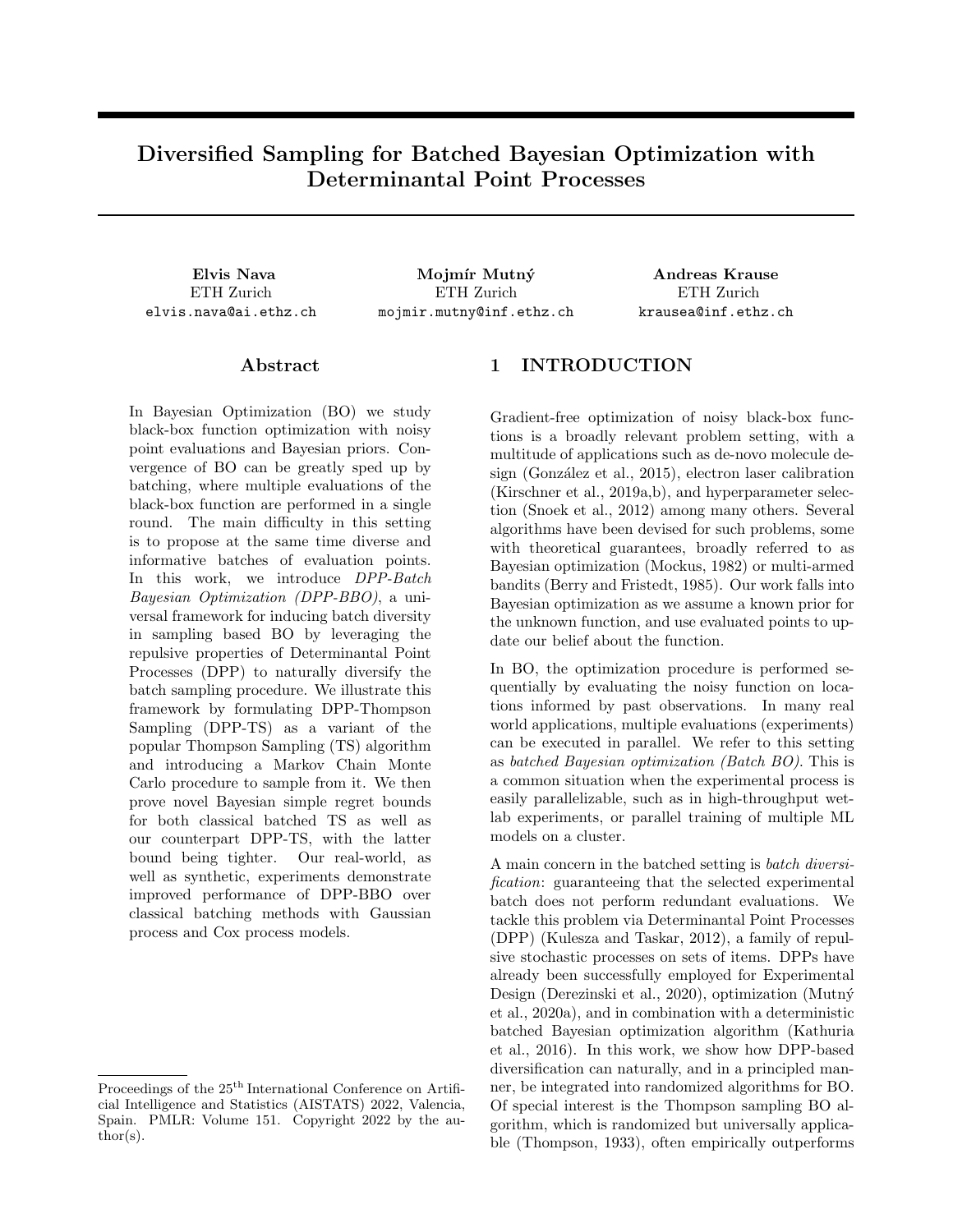and noticing that, conditioned on the history  $D_{t-1}$ ,  $x^*$  and  $x_{\text{TS}_t}$  are identically distributed and  $U_t(.)$  is a deterministic function. Therefore  $E[U_t(x^*)/D_{t-1}] = E[U_t(x_{\text{TS}_t})/D_{t-1}]$ , and the overall expectation over these terms maintains equality.

Russo and Van Roy (2014) the proceed to bound both components. Assuming a finite domain and using  $\beta_t = 2 \ln \left( \frac{B(t^2+1)/\chi}{2\pi} \right)$ , following them we obtain

$$
\mathbb{E}\left[f(x^{\star}) \quad U_t(x^{\star})\right] \quad \frac{1}{B(t^2+1)}, \qquad \mathbb{E}\left[\sum_{t=1}^T \left(f(x^{\star}) \quad U_t(x^{\star})\right)\right] \quad \frac{1}{B} \sum_{t=1}^T \left(\frac{1}{t^2+1}\right) \quad \frac{1}{B} \tag{27}
$$

and

$$
\mathbb{E}\left[U_t(x_{\text{TS}t}) \quad f(x_{\text{TS}t})\right] = \mathbb{E}\left[\sqrt{\beta_t} \sigma_t(x_{\text{TS}t})\right].\tag{28}
$$

With this established, as a first step in our proof we modify Lemma 1 from Contal et al. (2013) and introduce **Lemma 9** For finite X and  $\beta_t = 2 \ln \left( \frac{B(t^2+1)/X}{B \overline{2\pi}} \right)$  $\big)$ , we have

$$
\mathbb{E}\left[\min_{b\geq(1,B]}\mathbf{r}_{\mathsf{T}\mathsf{S}_{t,b}}\right] \quad \mathbb{E}\left[\mathbf{r}_{\mathsf{T}\mathsf{S}_{t,1}}\right] \quad \frac{1}{B(t^2+1)} + \mathbb{E}\left[\sqrt{\beta_t}\sigma_{t,1}(x_{\mathsf{T}\mathsf{S}_{t,1}})\right].\tag{29}
$$

 $Proof.$  —

$$
\mathbb{E}\left[\min_{b\geq [1,B]} r_{\text{TS}t,b}\right] \quad \mathbb{E}\left[r_{\text{TS}t,1}\right] = \mathbb{E}\left[f(x^*) \quad f(x_{\text{TS}t,1})\right] \tag{30}
$$

$$
= \mathbb{E}\bigg[f(x^*) \quad U_{t,1}(x^*) + U_{t,1}(x_{\text{TS } t,1}) \quad f(x_{\text{TS } t,1})\bigg]
$$
(31)

$$
\frac{1}{B(t^2+1)} + \mathbb{E}\bigg[\sqrt{\beta_t}\sigma_{t,1}(x_{\text{TS }t,1})\bigg].\tag{32}
$$

Step (31) can be performed due to Russo and Van Roy's Proposition 8, by adding and subtracting the UCB  $U_{t,1}(x_{\text{TS }t,1}) = \mu_{t,1}(x_{\text{TS }t,1}) + \frac{\beta_{t}}{\beta_{t}} \sigma_{t,1}(x_{\text{TS }t,1})$  and noticing that, conditioned on the history  $D_{t-1}, x^*$ and  $x_{\text{TS}_{t,1}}$  are identically distributed and  $U_{t,1}(.)$  is a deterministic function. Therefore  $E[U_{t,1}(x^*)]D_{t-1,B}$  $E[U_{t,1}(x_{\text{TS}t,1})/D_{t-1,B}].$ 

To obtain step (32), we then separate the terms from Equation (31) into  $E[f(x^*)\quad U_{t,1}(x^*)]$  and  $E[U_{t,1}(x_{\text{TS }t,1})]$  f( $x_{\text{TS }t,1}$ ), bounding the first with Equation (27) and the second with Equation (28).

After proving this essential Lemma, we proceed with adapting Lemma 2 from Contal et al. (2013). Unlike them, we need not bother with guarantees about a maximizer high probability region  $R^+$  as the one defined for GP-UCB-PE, as we are operating in expectation.

Lemma 10 In expectation, the deviation of the first point within a batch selected by TS is bounded by the one for any point within the previous batch selected by TS, thus

$$
\mathsf{E}\left[\sigma_{t+1,1}(x_{\mathsf{TS}_{t+1,1}})\right] \quad \mathsf{E}\left[\sigma_{t,b}(x_{\mathsf{TS}_{t,b}})\right] \qquad \mathsf{St}\ 2\ [1,T\quad1],\ \mathsf{Sb}\ 2\ [1,B].\tag{33}
$$

Proof. — For any time t, for every step  $(t, b)$  within the batch, the points  $x_{\text{TS}} t_b$  for TS are independently sampled from  $P_{\text{max }t,1}$ , which depends on history up to  $D_{t-1,B}$ . Therefore, given  $D_{t,b-1}$ ,  $\sigma_{t,b}(x)$  is a deterministic function, and  $x_{\text{TS }t,b}$  and the true  $x^*$  have the same distribution. We thus have that  $\partial t \geq [1,T]$ ,  $\partial b \geq [1,B]$ :

$$
E\left[\sigma_{t,b}(x_{\text{TS }t,b})\right] = E\left[E\left[\sigma_{t,b}(x_{\text{TS }t,b})\middle|D_{t,b-1}\right]\right]
$$
\n(34)

$$
= \mathbb{E}\bigg[\mathbb{E}\bigg[\sigma_{t,b}(x^{\star})\bigg|D_{t,b-1}\bigg]\bigg] = \mathbb{E}\bigg[\sigma_{t,b}(x^{\star})\bigg]
$$
(35)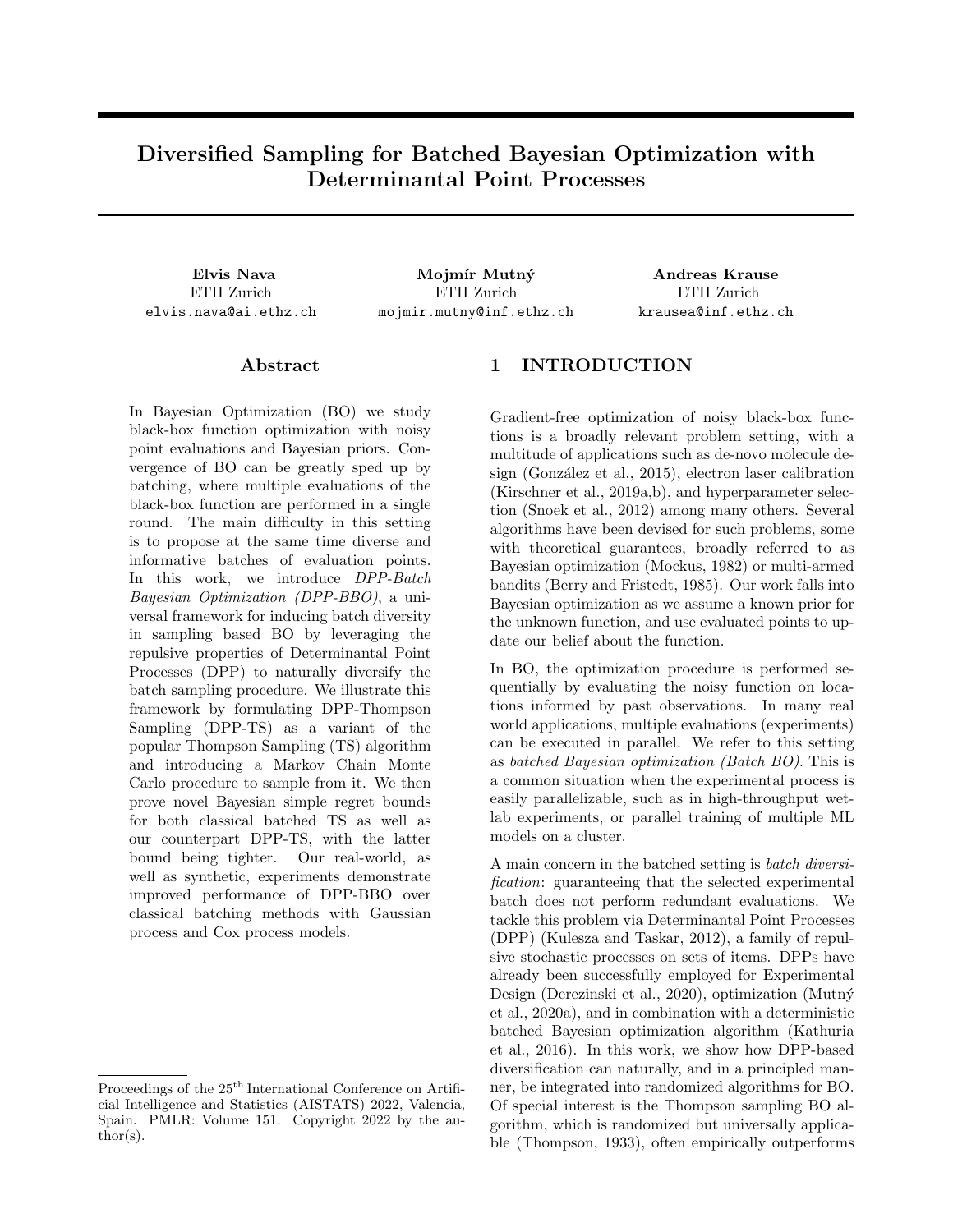Because of the law of non-increasing variance (Rasmussen and Williams, 2005), we have that

$$
\mathsf{E}\left[\sigma_{t+1,1}(x^{\star})\right] \quad \mathsf{E}\left[\sigma_{t,b}(x^{\star})\right] \qquad \mathcal{B}t\ 2\left[1,T\quad1\right],\ \mathcal{B}b\ 2\left[1,B\right] \tag{36}
$$

and therefore:

$$
\mathsf{E}\left[\sigma_{t+1,1}(x_{\text{TS }t+1,1})\right] \quad \mathsf{E}\left[\sigma_{t,b}(x_{\text{TS }t,b})\right] \qquad \mathsf{\&} \ 2\,[1,T \quad 1], \ \mathsf{\&} \ 2\,[1,B]. \tag{37}
$$

We can then introduce

Lemma 11 In expectation, the sum of deviations for the first points of all batches selected by TS is bounded by the sum of deviations for all points selected by TS, divided by B.

$$
E\left[\sum_{t=1}^{T} \sigma_{t,1}(x_{\text{TS }t,1})\right] \quad E\left[\frac{1}{B} \sum_{t=1}^{T} \sum_{b=1}^{B} \sigma_{t,b}(x_{\text{TS }t,b})\right]
$$
(38)

*Proof.* – For all  $t$ , using Lemma 10 and summing over  $b$ , we can get

$$
E\left[\sigma_{t,1}(x_{\text{TS }t,1}) + (B \quad 1)\sigma_{t+1,1}(x_{\text{TS }t+1,1})\right] \quad E\left[\sigma_{t,1}(x_{\text{TS }t,1}) + \sum_{b=2}^{B} \sigma_{t,b}(x_{\text{TS }t,b})\right]
$$
(39)

Summing both sides over  $t$  and dividing by  $B$ , we obtain the desired result.

**Lemma 12** Assuming without loss of generality that, for all t and b,  $(\sigma_{t,b}(x_{TS t,b}))^2$ 1, the sum of variances of the points selected by TS is bounded by a constant factor times  $\gamma_{TB}$ :

$$
\sum_{t=1}^{T} \sum_{b=1}^{B} \left( \sigma_{t,b}(x_{\text{TS } t,b}) \right)^2 \quad C_2 \gamma_{TB} \tag{40}
$$

with  $C_2 = 2/\log(1+\sigma^{-2})$  and  $\gamma_{TB}$  being the maximum information gain on f from TB observations as defined in Appendix B.

*Proof.* — The information gain on f from a sequence of  $TB$  observations can be expressed in terms of the posterior variances

$$
I\left(f(x_{1:T,1:B});\mathbf{y}_{1:T,1:B}\right) = \frac{1}{2} \sum_{t=1}^{T} \sum_{b=1}^{B} \log\left(1 + \sigma^{-2} \left(\sigma_{t,b}(x_{t,b})\right)^2\right) \tag{41}
$$

as seen in Appendix B, and is bounded by  $\gamma_{TB}$  by definition. We can then obtain, thanks to the bounded variance assumption:

$$
\sum_{t=1}^{T} \sum_{b=1}^{B} (\sigma_{t,b}(x_{\text{TS } t,b}))^{2} \quad \sum_{t=1}^{T} \sum_{b=1}^{B} \frac{1}{\log(1+\sigma^{2})} \log(1+\sigma^{2} (\sigma_{t,b}(x_{\text{TS } t,b}))^{2}) \tag{42}
$$

$$
= \frac{2}{\log(1+\sigma^{-2})} \, I \left( f(x_{\text{TS 1}:T,1:B}); \mathbf{y}_{1:T,1:B} \right). \tag{43}
$$

Finally, we can conclude by introducing our Bayesian Batch Cumulative Regret bound.

Theorem 13 (Bayes Batch Cumulative Regret Bound for Batched Thompson Sampling) If  $f$  $GP(0, K)$  with covariance kernel bounded by 1 and noise model  $N(0, \sigma^2)$ , and either

• Case 1: finite X and 
$$
\beta_t = 2 \ln \left( \frac{B(t^2+1)/Xj}{2\pi} \right)
$$
;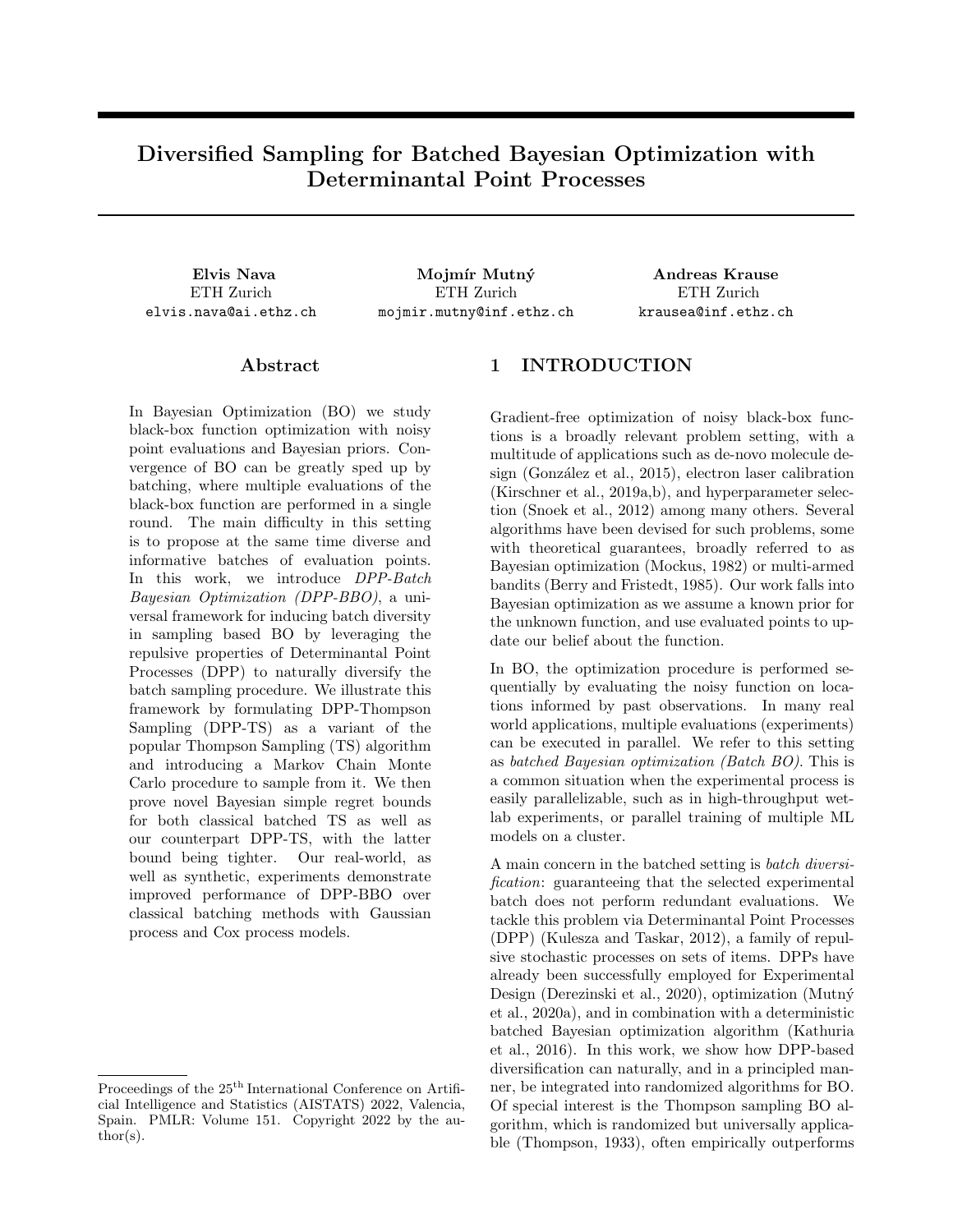• Case 2: compact and convex  $X \neq [0, l]^d$ , with Assumption 3 satisfied and  $\beta_t = 4(d+1)\log(Bt) +$  $2d\log(dab^{\mathcal{D}_{\overline{\pi}}}).$ 

Then Batched Thompson Sampling attains Bayes Batch Cumulative Regret of

$$
BBCR_{TST,B} \quad \frac{C_1}{B} + \sqrt{C_2 \frac{T}{B} \beta_T \gamma_{TB}}
$$
\n(44)

with  $C_1 = 1$  for Case 1,  $C_1 = \frac{\pi^2}{6} + \frac{p \overline{2\pi}}{12}$  for Case 2, and  $C_2 = \frac{2}{\log(1+\sigma^{-2})}$ .

Proof. — Using the previous lemmas together with Russo and Van Roy inequalities, we can show for Case 1:

$$
BBCR_{TST,B} = E \left[ \sum_{t=1}^{T} \min_{b \geq [1,B]} r_{TSt,b} \right] \quad E \left[ \sum_{t=1}^{T} r_{TSt,1} \right]
$$
\n(45)

$$
\sum_{t=1}^{T} \frac{1}{B(t^2+1)} + \mathbb{E}\bigg[\sum_{t=1}^{T} \sqrt{\beta_t} \sigma_{t,1}(x_{\text{TS}t,1})\bigg] \text{ by Lemma 9}
$$
 (46)

$$
\frac{C_1}{B} + \mathbb{E}\left[\sqrt{\beta_T} \frac{1}{B} \sum_{t=1}^T \sum_{b=1}^B \sigma_{t,b}(x_{t,b})\right] \text{ by Eq. (27) and Lemma 11} \tag{47}
$$

$$
\frac{C_1}{B} + \mathbb{E}\left[\sqrt{\beta_T} \frac{1}{B} \sqrt{TB \sum_{t=1}^T \sum_{b=1}^B (\sigma_{t,b}(x_{t,b}))^2}\right] \text{ by Cauchy-Schwartz}
$$
\n(48)

$$
\frac{C_1}{B} + \sqrt{C_2 \frac{T}{B} \beta_T \gamma_{TB}}
$$
 by Lemma 12 \t(49)

For Case 2, we simply modify the steps of Lemma 9 with the corresponding inequalities used by Kandasamy et al. (2018) for their continuous-domain version of the bound.

The bound we just derived scales equivalently to the bound obtainable by standard sequential TS with full feedback. This is in contrast to the bound previously obtained by Kandasamy et al. (2018) for Batched TS without initialization:

$$
BBCR_{TST,B} \quad \frac{C_1}{B} + \sqrt{C_2 \frac{T}{B} \exp(C)\beta_T \gamma_{TB}}
$$
\n
$$
(50)
$$

which depends on an additional factor  $\exp(C)$  dependent on B, rendering the bound not convergent in B unless a wasteful initialization procedure is performed before TS.

#### C.2 The BBCR Bound Proof for DPP-TS

We now consider DPP-TS again, and strive to obtain an equivalent bound.

In order to do so, we must modify the algorithm we developed and introduce DPP-TS-alt, so that for every batch:

- For the first sample in the batch  $x_{\text{DPP-TS-alt }t,1}$ , we sample from  $p_{\text{max }t}$  as in standard Thompson Sampling;
- For all the other samples  $x_{\text{DPP-TS-alt }t,b}$  with  $b \geq [2,B]$ , we sample from joint  $P_{\text{DPP-TS }t}$ , using the most updated posterior variance matrix  $K_{t,1}$  to define the DPP kernel.

We begin by noting that Lemma 9 is applicable to DPP-TS-alt as well, as  $x_{\text{DPP-TS-alt }t,1}$  behaves exactly in the same way as  $x_{TS t,1}$ , since DPP-TS-alt has been explicitly defined as using standard Thompson Sampling for the first sampled point of every batch.

Then, we must translate Lemma 10 to DPP-TS-alt as well, which requires a more involved proof. In fact, we must split the undertaking in three preliminary lemmas.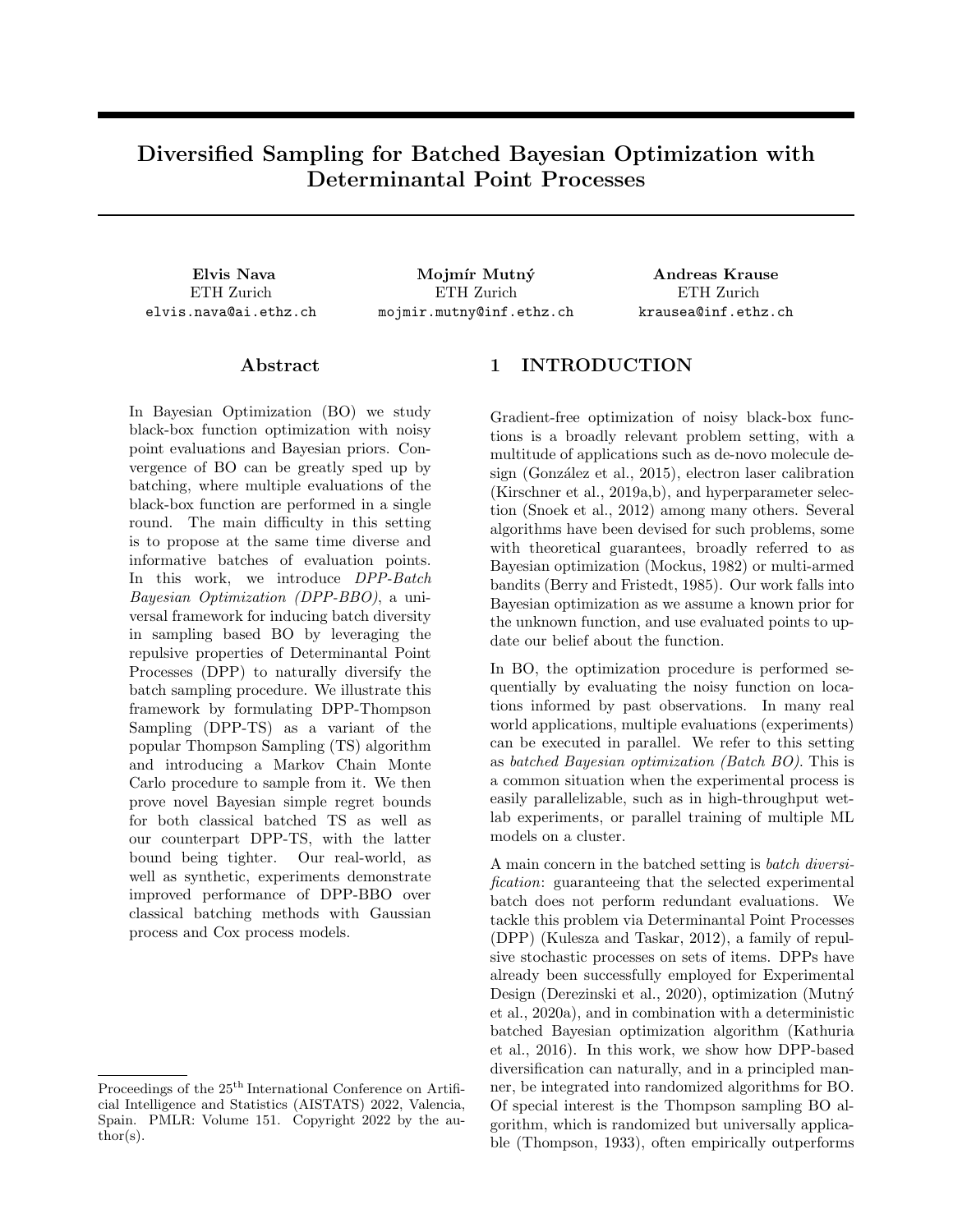First, when considering the batch sampled at time t, we introduce for sake of argument an *alternative point*  $\tilde{x}_{t,B}$  to take the place of the last sampled point of the batch  $x_{\text{DPP-TS-alt }t,B}$ . The original point  $x_{\text{DPP-TS-alt }t,B}$  is sampled from the DPP, and is distributed as  $x_{\text{DPP-TS-alt }t,B}$   $P_{\text{DPP-TS }t}(x_{t,B}|x_{t,1}, \ldots, x_{t,B} | 1) = p_{\text{DPP-TS }t,B}(x_{t,B})$  when conditioned on the previous points of the batch. Instead, we define the replacement as  $\tilde{x}_{t,B}$  p<sub>max t,1</sub>, sampled from standard Thompson Sampling with the posterior available from observations up to  $(t, 1)$ .

**Lemma 14** At time t, let  $x_{DPP-TS-dlt, B}$  be the last point of the batch chosen by DPP-TS-alt. Let us in its place define an alternative element  $\tilde{x}_{t,B}$  obtained by following the DPP-TS-alt procedure up to step  $(t, B \ 1)$ and then sampling using regular TS from the available maximizer posterior distribution  $p_{\text{max }t,1}$  instead of from conditioned  $p_{DPP-TS t,B}$ .

We can then show that

$$
\mathsf{E}\left[\sigma_{t+1,1}(x_{\mathsf{DPP}\text{-}\mathsf{TS}\text{-}\mathsf{alt }t+1,1})\right] \quad \mathsf{E}\left[\sigma_{t,B}(\tilde{x}_{t,B})\right].\tag{51}
$$

Proof. – Equations (34) and (36) are still valid for  $\tilde{x}_{t,B}$  (being sampled from TS), as conditioned on history  $D_{t,B}$ ,  $\tilde{x}_{t,B}$  has the same distribution of  $x^*$ , and so we obtain that

$$
E\left[\sigma_{t+1,1}(x_{\text{DPP-TS-alt }t+1,1})\right] = E\left[\sigma_{t+1,1}(x^{\star})\right]
$$
\n(52)

$$
E\left[\sigma_{t,B}(x^{\star})\right] = E\left[E\left[\sigma_{t,B}(\tilde{x}_{t,B})\bigg|D_{t,B-1}\right]\right]
$$
\n(53)

**Lemma 15** Given  $\tilde{x}_{t,B}$  defined as in Lemma 14, we have that

$$
\mathsf{E}\left[\sigma_{t,B}(\tilde{x}_{t,B})\right] \quad \mathsf{E}\left[\sigma_{t,B}(x_{\text{DPP-TS-alt }t,B})\right].\tag{54}
$$

*Proof.*  $\leftarrow$  To prove the lemma, we first observe that (from Appendix B)

=

$$
\det (I + \sigma^{-2} K_{t X_{1:B}}) = \prod_{b=1}^{B} (1 + \sigma^{-2} \sigma_b^{2}(x_b)). \tag{55}
$$

We then obtain the marginal distribution of the last point of a DPP-TS batch by summing over the domain:

$$
p_{\text{DPP-TS }t,B}(x_{t,B}) = \sum_{(x_{t,1},...,x_{t,B-1}) \ge X^{B-1}} P_{\text{DPP-TS }t}(x_{t,1},...,x_{t,B-1},x_{t,B})
$$
(56)

$$
\angle \sum_{(x_{t,1},...,x_{t,B-1}) \ge X^{B-1}} \left( \left( \prod_{b=1,...,B} p_{\max t,1}(x_{t,b}) \right) \det \left( I + \sigma^{-2} K_{tX_{1:B}} \right) \right) \tag{57}
$$

$$
\angle \sum_{(x_{t,1},...,x_{t,B-1}) \ge X^{B-1}} \left( \prod_{b=1,...,B} p_{\max t,1}(x_{t,b}) \left( 1 + \sigma^{-2} \sigma_b^2(x_{t,b}) \right) \right)
$$
(58)

$$
=p_{\max t,1}(x_{t,B})\tag{59}
$$

$$
\left(1+\sigma^{-2}\sigma_B^2(x_{t,B})\right) \sum_{(x_{t,1},...,x_{t,B-1})\geq X^{B-1}} \left(\prod_{b=1,...,B-1} p_{\max t,1}(x_{t,b}) \left(1+\sigma^{-2}\sigma_b^2(x_{t,b})\right)\right)
$$
\n
$$
(60)
$$

$$
\angle p_{\max t,1}(x_{t,B})\left(1+\sigma^{-2}\sigma_B^2\left(x_{t,B}\right)\right). \tag{61}
$$

We can then show that

$$
p_{\text{DPP-TS }t,B}(x) = \frac{1 + \sigma^{-2} \sigma_{t,B}^2(x)}{\sum_{x^0 \ge X} p_{\text{max }t,1}(x^0)(1 + \sigma^{-2} \sigma_{t,B}^2(x^0))} p_{\text{max }t,1}(x)
$$
(62)

$$
= \frac{1+\sigma^{-2}\sigma_{t,B}^{2}(x)}{\mathbb{E}_{p_{\max t,1}}\left[1+\sigma^{-2}\sigma_{t,B}^{2}(x^{\theta})\right]} p_{\max t,1}(x)
$$
\n(63)

$$
= (1 + \delta(x))p_{\max t,1}(x) \tag{64}
$$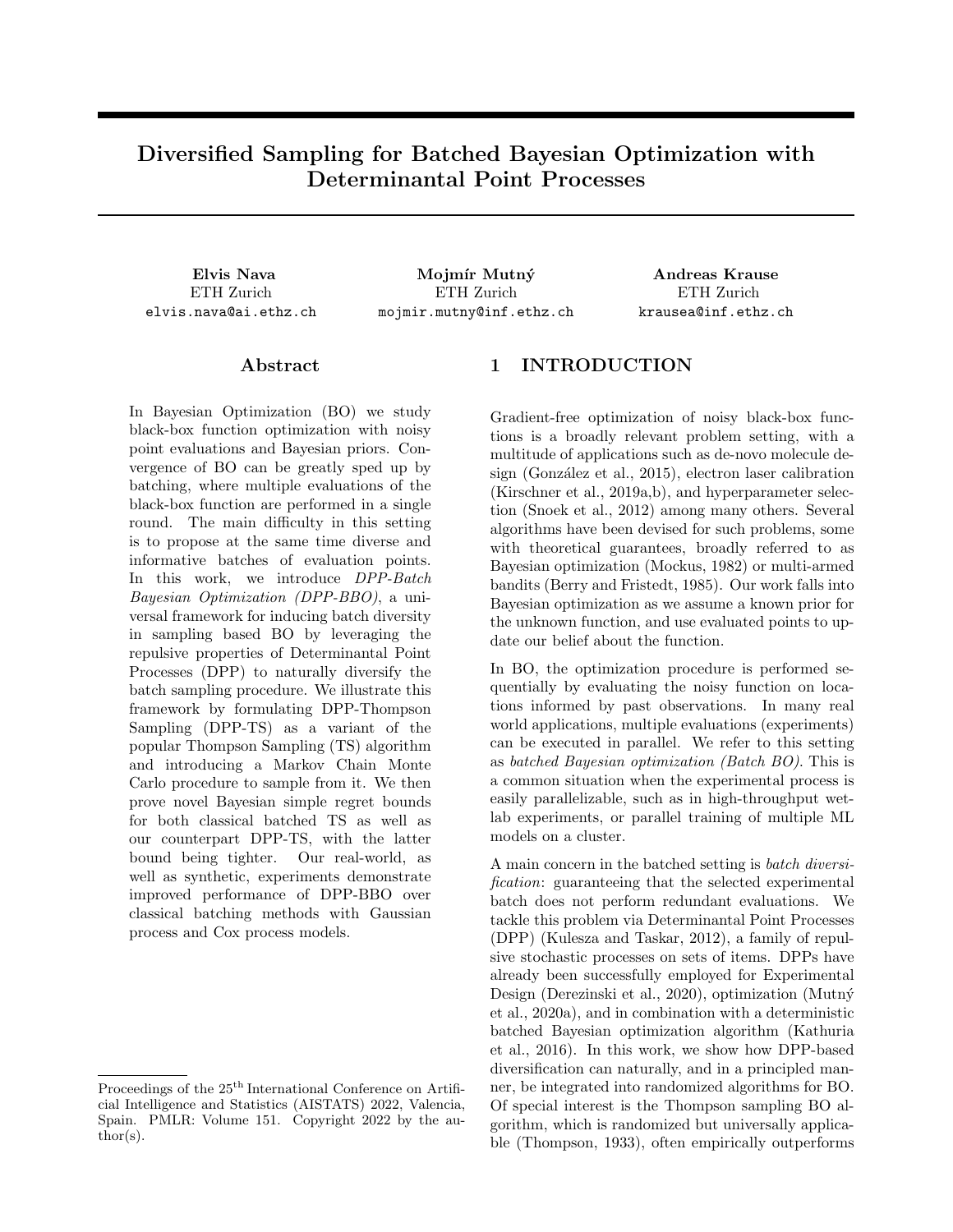with  $\delta(x) = \frac{\sigma^{-2} \sigma_{t,B}^2(x) \mathbb{E}_{P_{\text{max}}t,1}[\sigma^{-2} \sigma_{t,B}^2(x^0)]}{\mathbb{E}_{P_{\text{max}}t,1}[\sigma^{-2} \sigma_{t,B}^2(x^0)]}$  $E_{P_{\text{max }t,1}}\left[1+\sigma^{-2}\sigma_{t,B}^2(x^0)\right].$ 

As both  $p_{\text{max }t,1}$  and  $p_{\text{DPP-TS }t,B}$  are distributions, we have that

$$
\sum_{x \ge X} p_{\max t,1}(x) = 1 \tag{65}
$$

$$
\sum_{x \ge X} p_{\text{DPP-TS }t,B}(x) = \sum_{x \ge X} (1 + \delta(x)) p_{\text{max }t,1}(x) = 1
$$
\n(66)

and therefore

$$
\sum_{x \ge X} \delta(x) p_{\max t,1}(x) = 0 \tag{67}
$$

We can rewrite  $E_{p_{\text{DPP-TS }t,B}}[\sigma_{t,B}(x)]$  as

$$
\mathbb{E}_{p_{\text{DPP-TS }t,B}}\left[\sigma_{t,B}(x)\right] = \sum_{x \ge X} (1 + \delta(x))p_{\text{max }t,1}(x)\sigma_{t,B}(x) \tag{68}
$$

$$
= \mathbb{E}_{p_{\max t,1}} \left[ \sigma_{t,B}(x) \right] + \sum_{x \ge X} \delta(x) p_{\max t,1}(x) \sigma_{t,B}(x) \tag{69}
$$

and knowing that by definition of  $\delta(x)$ 

$$
\delta(x) \quad 0 \quad , \quad \sigma^{-2} \sigma_{t,B}^2(x) \quad \mathbb{E}_{p_{\max t,1}} \left[ \sigma^{-2} \sigma_{t,B}^2(x^0) \right] \tag{70}
$$

$$
\sigma_{t,B}(x) \quad \sqrt{\mathbb{E}_{p_{\max t,1}}\left[\sigma_{t,B}^2(x^{\theta})\right]}\tag{71}
$$

we can see that

$$
\sum_{x \ge X} \delta(x) p_{\max t,1}(x) \sigma_{t,B}(x)
$$
\n
$$
= \sum_{\substack{x \ge X \\ \delta(x) > 0}} \delta(x) p_{\max t,1}(x) \sigma_{t,B}(x) + \sum_{\substack{x \ge X \\ \delta(x) < 0}} \delta(x) p_{\max t,1}(x) \sigma_{t,B}(x)
$$
\n
$$
\left(\sum_{x \ge X} \delta(x) p_{\max t,1}(x)\right) \sqrt{\mathbb{E}_{p_{\max t,1}}\left[\sigma_{t,B}^2(x^{\emptyset})\right]} = 0.
$$
\n(72)

We combine this with Equation (69) to prove that

$$
\mathbb{E}\bigg[\mathbb{E}\bigg[\sigma_{t,B}(\tilde{x}_{t,B})\bigg|D_{t,B-1}\bigg]\bigg] \quad \mathbb{E}\bigg[\mathbb{E}\bigg[\sigma_{t,B}(x_{\text{DPP-TS-alt }t,B})\bigg|D_{t,B-1}\bigg]\bigg],\tag{73}
$$

hence  $p_{\text{DPP-TS } t,B}$ , the conditional distribution of the last point of the batch, is a reweigthing of  $p_{\text{max } t,1}$  in which more probability mass is put on points with higher posterior variance  $\sigma_{t,B}^2(x)$ .

**Lemma 16** For any timestep t and for all  $b \n\geq [3, B]$ , we have that

$$
\mathsf{E}\bigg[\sigma_{t,b}(x_{\mathsf{DPP}\text{-}\mathsf{TS}\text{-}\mathsf{alt }t,b})\bigg] \quad \mathsf{E}\bigg[\sigma_{t,b-1}(x_{\mathsf{DPP}\text{-}\mathsf{TS}\text{-}\mathsf{alt }t,b-1})\bigg].\tag{74}
$$

Proof. – Given any timestep t and any  $b \n\supseteq [3, B]$ , we first condition on history  $D_{t,b-2}$ , and take  $P_{\text{DPP-TS } t,b-1}$ as the conditional joint distribution for selecting the remaining points of the batch with  $b^{\theta} \n\supseteq [b \quad 1, B]$  for DPP-TS-alt. Because of the conditioning, the distribution is defined on deterministic quantities only.

We can see that  $P_{\text{DPP-TS }t,b}$   $_1(X)$  /  $P_{\text{max }t,1}(X)$  det $(L_{t,b-1_X})$  (defined following a similar argument as that at the beginning of the proof for Lemma 15), rewritten as a joint distribution  $P_{\text{DPP-TS }t,b}$   $_1(x_{b-1},...,x_B)$ , has the property of exchangeability with respect to points of the batch  $X = (x_{b-1}, \ldots, x_B)$ , meaning that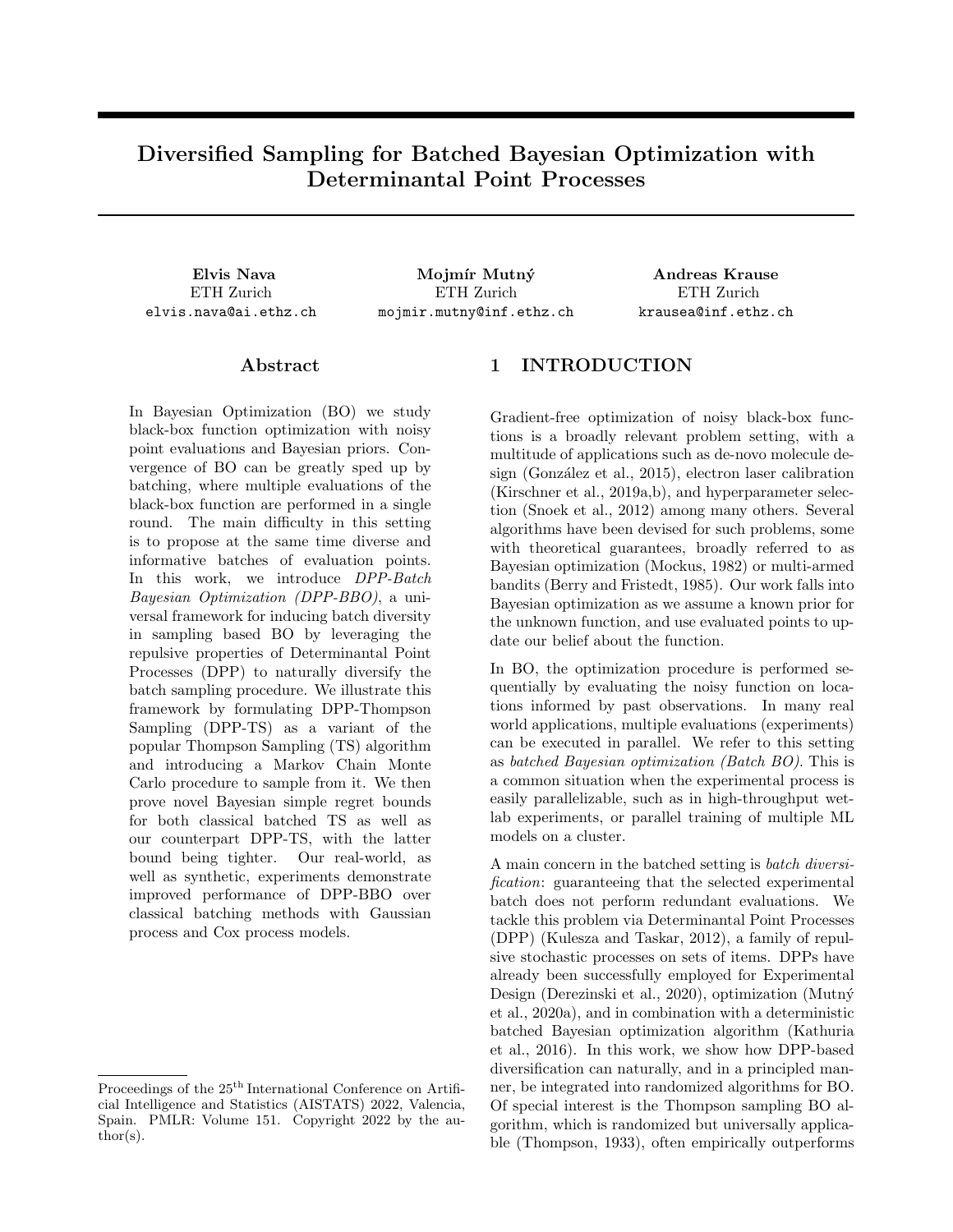changing the order of the points within the batch will not affect the probability  $P_{\text{DPP-TS } t, b}$  (X). This is true as  $P_{\text{max }t,1}(X) = \prod_{b^0=b-1}^B p_{\text{max }t,1}(x_b^0)$  depends on each  $x_b^0$  independently, and the DPP term  $\det(L_{t,b-1_X})$  is clearly exchangeable for any valid kernel  $L_{t,b}$  1, regardless of regularization by  $I$ .

Therefore, any two points  $x_{\text{DPP-TS-alt }t,b}$  and  $x_{\text{DPP-TS-alt }t,b}$  1 within the batch have the same marginal distribution. This is true because of exchangeability, as integrating all other points must lead to the same result regardless of the position of the marginalized point within the batch. Furthermore,  $\sigma_{t,b-1}$  is a deterministic function given  $D_{t,b}$  2, and so:

$$
\mathbb{E}\bigg[\sigma_{t,b-1}(x_{\text{DPP-TS-alt }t,b})\bigg|D_{t,b-2}\bigg] = \mathbb{E}\bigg[\sigma_{t,b-1}(x_{\text{DPP-TS-alt }t,b-1})\bigg|D_{t,b-2}\bigg].\tag{75}
$$

By the law of non-decreasing variance (Rasmussen and Williams, 2005), we also have that

$$
\mathbb{E}\left[\sigma_{t,b}(x_{\text{DPP-TS-alt }t,b})\bigg|D_{t,b-2}\right] \quad \mathbb{E}\left[\sigma_{t,b-1}(x_{\text{DPP-TS-alt }t,b})\bigg|D_{t,b-2}\right].\tag{76}
$$

Combining Equations (75) and (76), we finally obtain

$$
\mathbb{E}\bigg[\sigma_{t,b}(x_{\text{DPP-TS-alt }t,b})\bigg|D_{t,b-2}\bigg] \quad \mathbb{E}\bigg[\sigma_{t,b-1}(x_{\text{DPP-TS-alt }t,b-1})\bigg|D_{t,b-2}\bigg],\tag{77}
$$

and taking the overall expectation over both sides yields the lemma.

Finally, we can now obtain the promised lemma:

Lemma 17 In expectation, when using DPP-TS-alt, the deviation of the first point of a batch, selected by standard TS, is bounded by the one for any point within the previous batch, selected by DPP-TS, thus

$$
\mathsf{E}\left[\sigma_{t+1,1}(x_{\mathsf{DPP}\text{-}\mathsf{TS}\text{-}\mathsf{alt }t+1,1})\right] \quad \mathsf{E}\left[\sigma_{t,b}(x_{\mathsf{DPP}\text{-}\mathsf{TS}\text{-}\mathsf{alt }t,b})\right] \quad \mathsf{\mathcal{B}\mathit{t}}\ 2\,[1,T-1],\,\mathsf{\mathcal{B}\mathit{b}}\ 2\,[2,B].\tag{78}
$$

 $Proof.$  – Combine Lemmas 14, 15 and 16 to obtain the inequality.

Lemma 11 from the TS proof follows from lemma 17, and lemma 12 applies to the DPP-TS-alt as well without any further adjustments. It's then a matter of combining the new results to get the final bound.

Theorem 18 (Bayes Batch Cumulative Regret Bound for DPP-TS) If  $f = GP(0, K)$  with covariance kernel bounded by 1 and noise model  $N(0, \sigma^2)$ , and either

- Case 1: finite X and  $\beta_t = 2 \ln \left( \frac{B(t^2 + 1)/X}{2\pi} \right)$  $\big),$
- Case 2: compact and convex  $X \neq [0, l]^d$ , with Assumption 3 satisfied and  $\beta_t = 4(d+1)\log(Bt) +$  $2d\log(dab^{\mathcal{D}_{\overline{\pi}}}).$

Then DPP-TS (in its DPP-TS-alt variant) attains Bayes Batch Cumulative Regret of

$$
BBCR_{DPP-TST,B} \quad \frac{C_1}{B} + \sqrt{C_2 \frac{T}{B} \beta_T \gamma_{TB}} \quad C_3 \tag{79}
$$

with  $C_1 = 1$  for Case 1,  $C_1 = \frac{\pi^2}{6} + \frac{p \overline{2\pi}}{12}$  for Case 2,  $C_2 = \frac{2}{\log(1+\sigma^{-2})}$  and  $C_3 = 0$ .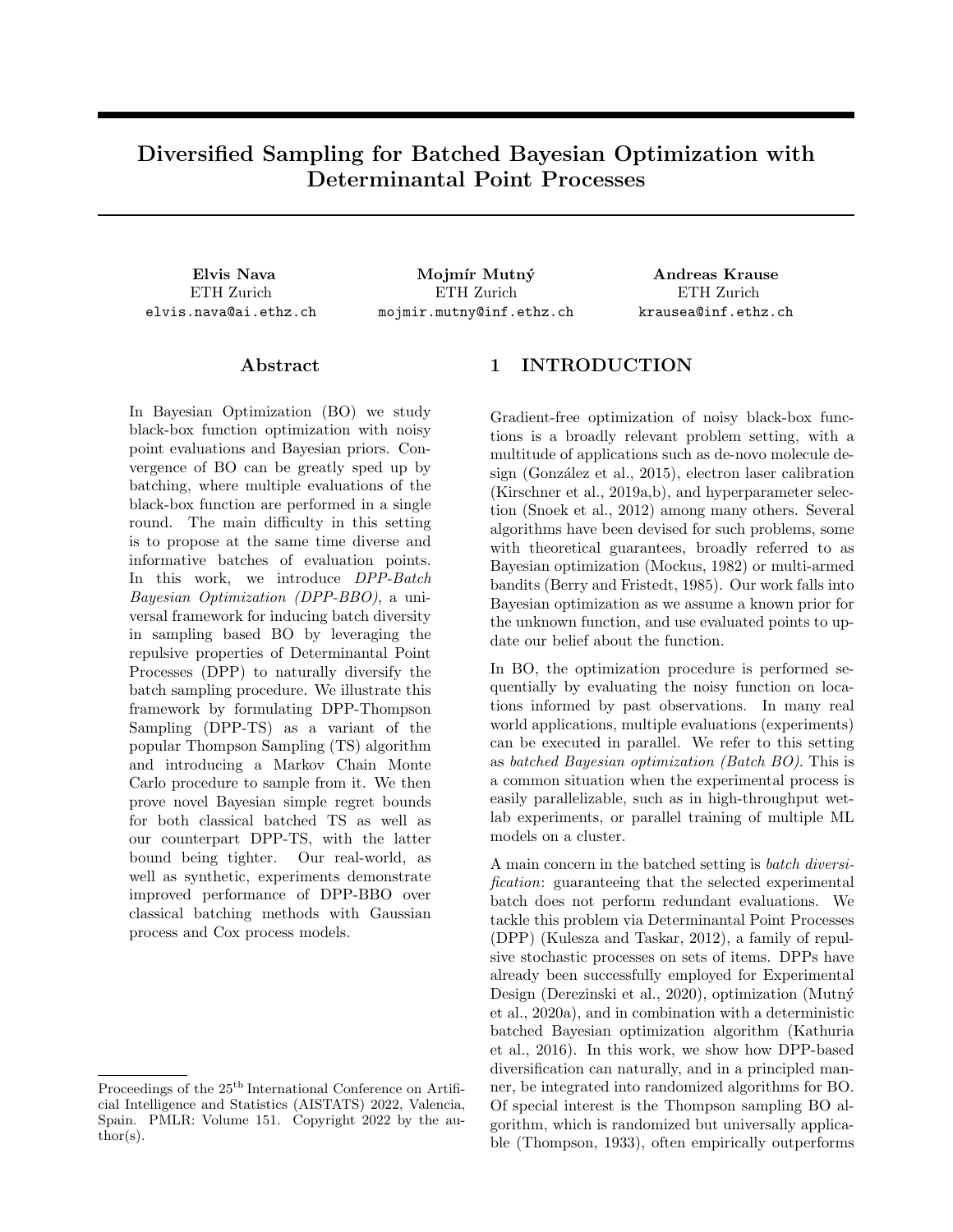Proof. — Using the previous lemmas together with Russo and Van Roy inequalities, we can show for Case 1:

$$
BBCR_{DPP-TST,B} = E \left[ \sum_{t=1}^{T} \min_{b2[1,B]} r_{DPP-TSt,b} \right] \quad E \left[ \sum_{t=1}^{T} r_{DPP-TSt,1} \right]
$$
(80)

$$
\sum_{t=1}^{T} \frac{1}{B(t^2+1)} + \mathbb{E}\bigg[\sum_{t=1}^{T} \sqrt{\beta_t} \sigma_{t,1}(x_{\text{DPP-TS}_{t,1}})\bigg] \text{ by Lemma 9}
$$
\n(81)

$$
\frac{C_1}{B} + \mathbb{E}\left[\sqrt{\beta_T} \frac{1}{B} \sum_{t=1}^{T} \sum_{b=1}^{B} \sigma_{t,b}(x_{t,b})\right]
$$
 by Eq. (27) and Lemma 11 (82)

$$
\frac{C_1}{B} + \mathbb{E}\left[\sqrt{\beta_T} \frac{1}{B} \sqrt{TB \sum_{t=1}^T \sum_{b=1}^B (\sigma_{t,b}(x_{t,b}))^2}\right] \text{ by Cauchy-Schwartz}
$$
 (83)

$$
\frac{C_1}{B} + \sqrt{C_2 \frac{T}{B} \beta_T \gamma_{TB}}
$$
 by Lemma 12 (84)

For Case 2, we again simply modify the steps of Lemma 9 with the corresponding inequalities used by Kandasamy et al. (2018) for their continuous-domain version of the bound.

We have shown that the Bayesian bound for DPP-TS is at least as good as that of standard Batched TS. In fact, the bound is even better than for that for TS, as we can add negative factors  $C_{3t} = \mathbb{E}[\delta(x)\sigma_{t,B}(x)]$  at every iteration t, leftover from Equation 69 in lemma 15. From this we obtain the negative factor  $C_3$ .

# Appendix D DISCUSSION OF KATHURIA ET AL. (2016)'S BOUND

Despite their meaningful insight and better practical performance compared to Contal et al. (2013)'s original GP-UCB-PE, Kathuria et al. (2016)'s proposed regret bound for UCB-DPP-SAMPLE does not improve on existing bounds, as it is founded on bounding the expected information gain from the last  $k = B$  1 points of every batch:

$$
E_{S \ k\text{-DPP}(L_{t,1})} \left[ \log \det((L_{t,1})_S) \right] \tag{85}
$$

$$
= \sum_{jSj=k} \frac{\det((L_{t,1})_S) \log(\det((L_{t,1})_S))}{\sum_{jSj=k} \det((L_{t,1})_S)}
$$
(86)

$$
= \sum_{jSj=k} \frac{\det((L_{t,1})_S) \log(\frac{\det((L_{t,1})_S)}{\sum_{jSj=k} \det((L_{t,1})_S)})}{\sum_{jSj=k} \det((L_{t,1})_S)} + \sum_{jSj=k} \frac{\det((L_{t,1})_S) \log(\sum_{jSj=k} \det((L_{t,1})_S))}{\sum_{jSj=k} \det((L_{t,1})_S)}
$$
(87)

$$
= H(k-DPP(L_{t,1})) + \log \left( \sum_{|S|=k} \det((L_{t,1})_S) \right) \tag{88}
$$

$$
H(k-DPP(L_{t,1})) + \log \left(\frac{j\lambda}{k} \max \det((L_{t,1})_S)\right) \tag{89}
$$

$$
H(k-DPP(L_{t,1})) + k \log (jX_j) + \log (\max \det((L_{t,1})_S))
$$
\n
$$
(90)
$$

When summing this over all iterations T, the last term is bounded by some  $C^{\ell} \gamma_{TB}$  with  $C^{\ell}$  1, while the first two terms summed together are trivially positive, as  $H(k-DPP(L_{t,1}))$  k log  $(jXj)$ . We then have that  $\sum_{t=1}^{T} (H(k-DPP(L_{t,1})) + k \log (j \chi)) + C^{\theta} \gamma_{TB}$   $\gamma_{TB}$ , therefore we gain nothing as opposed to just bounding with the maximum information gain  $\gamma_{TB}$ . For this reason, the bound is always looser than the original GP-UCB-PE bound.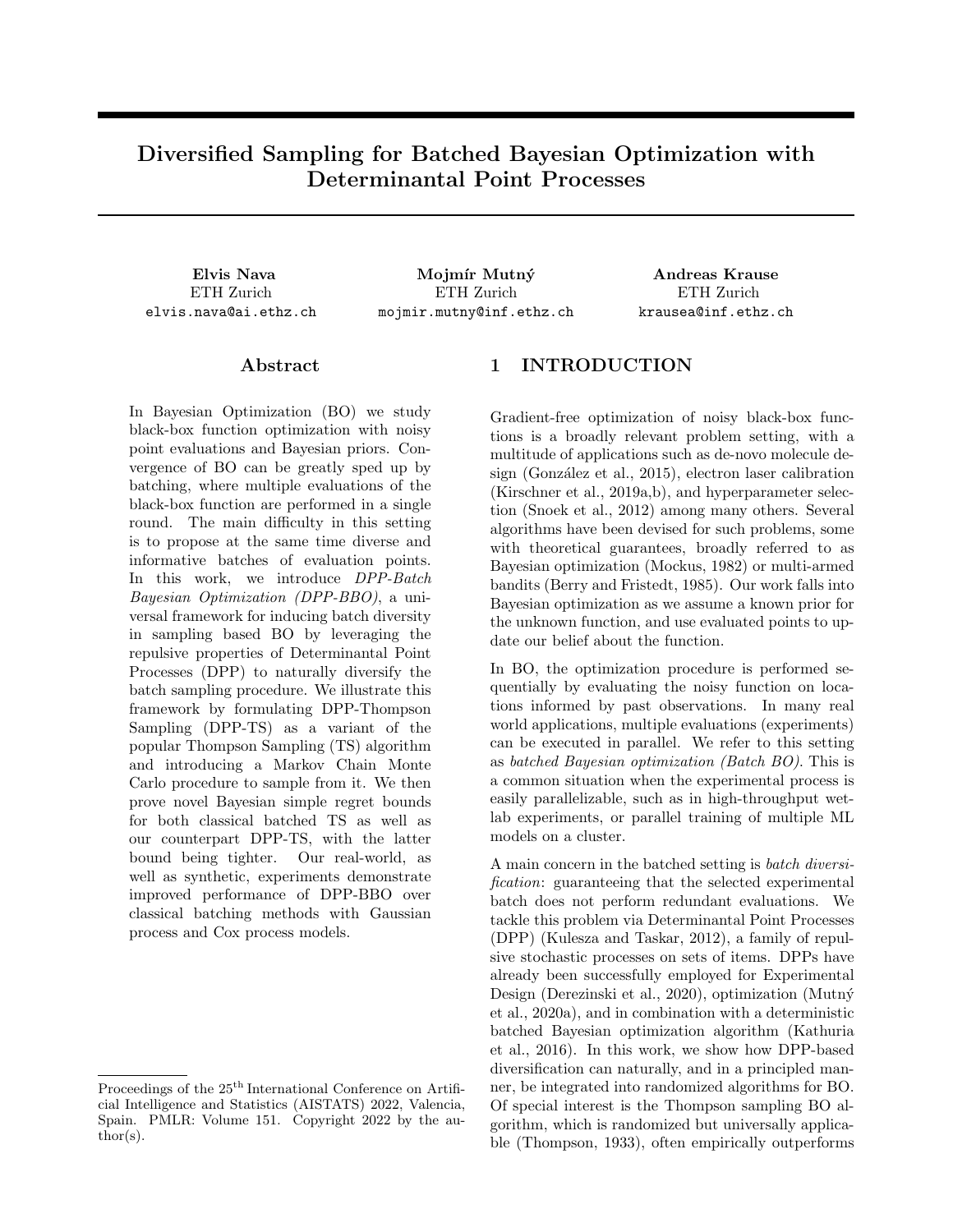

# Appendix E ADDITIONAL EXPERIMENTS

Figure 3: Comprehensive experimental comparisons between DPP-TS and classic BBO techniques for Cumulative Regret, featuring the same experimental settings as those shown in Figure 2. DPP-TS is no longer the best performing algorithm according to this metric, as the DPP component favors additional and potentially suboptimal exploration through batch diversification. However, even when it is not better, DPP-TS still quickly converges to asymptotic behavior identical to that of TS. In Appendix E.2 we illustrate a method for overcoming DPP-TS's limitations on Cumulative Regret.

### E.1 Cumulative Regret

When performing the experiments from Section 6 we mainly track Simple Regret, our target metric of choice on which we prove our theoretical bounds. Optimizing for Simple Regret corresponds to searching for good maximizers and heavily favors exploration, therefore we heavily benefit from DPP-BBO's batch diversification properties. However, we still wish to track the classic Cumulative Regret performance of our algorithms, in order to gain insight into whether DPP-BBO can be used to also optimize for such a metric.

Overall, when compared to classic TS and hallucinated TS on Cumulative Regret as seen in Figure 3, DPP-TS is no longer the best performing algorithm, often over-exploring at the beginning, but still quickly converging to sublinearity. In other cases, its performance is virtually identical. For those situations in which the DPP component causes excessive exploration, we propose a solution (in Appendix E.2) involving limiting the use of DPP-TS to an *initialization phase*.

### E.2  $\lambda$ -parametrized DPP kernel

In order to explicitly control the degree of exploration induced by the DPP reweighting of  $P_{\text{max}}$ , we can parametrize our sampling distribution  $P_{\text{DPP-TS}}$  with a  $\lambda$  exploration parameter.

Using  $\lambda$  2 [0, 1], we would like a parametrization such that:

- For  $\lambda = 1$  we recover the original formulation from Definition 2:  $P_{\text{DPP-TS}}(X) \setminus P_{\text{max }t}(X) \det(I + \sigma^{-2} K_{tX});$
- For  $\lambda = 0$  we obtain regular Thompson Sampling  $P_{\text{max}}$ ;

A proposal for such a  $P_{\text{DPP-TS}}$  parametrization is to use a multiplicative  $\lambda$ , such as

$$
P_{\text{DPP-TS}}(X) \angle P_{\text{max }t}(X) \det(I + \lambda \sigma^{-2} K_{tX}) \tag{91}
$$

In Figure 4 we illustrate an experiment comparing TS and parametrized DPP-TS with different values for  $\lambda$ . It is straightforward to observe that by interpolating between TS and DPP-TS we observe a tradeoff in Simple Regret against Cumulative Regret performance. Smaller values of  $\lambda$  correspond to slower convergence in Simple Regret but overall lower Cumulative Regret.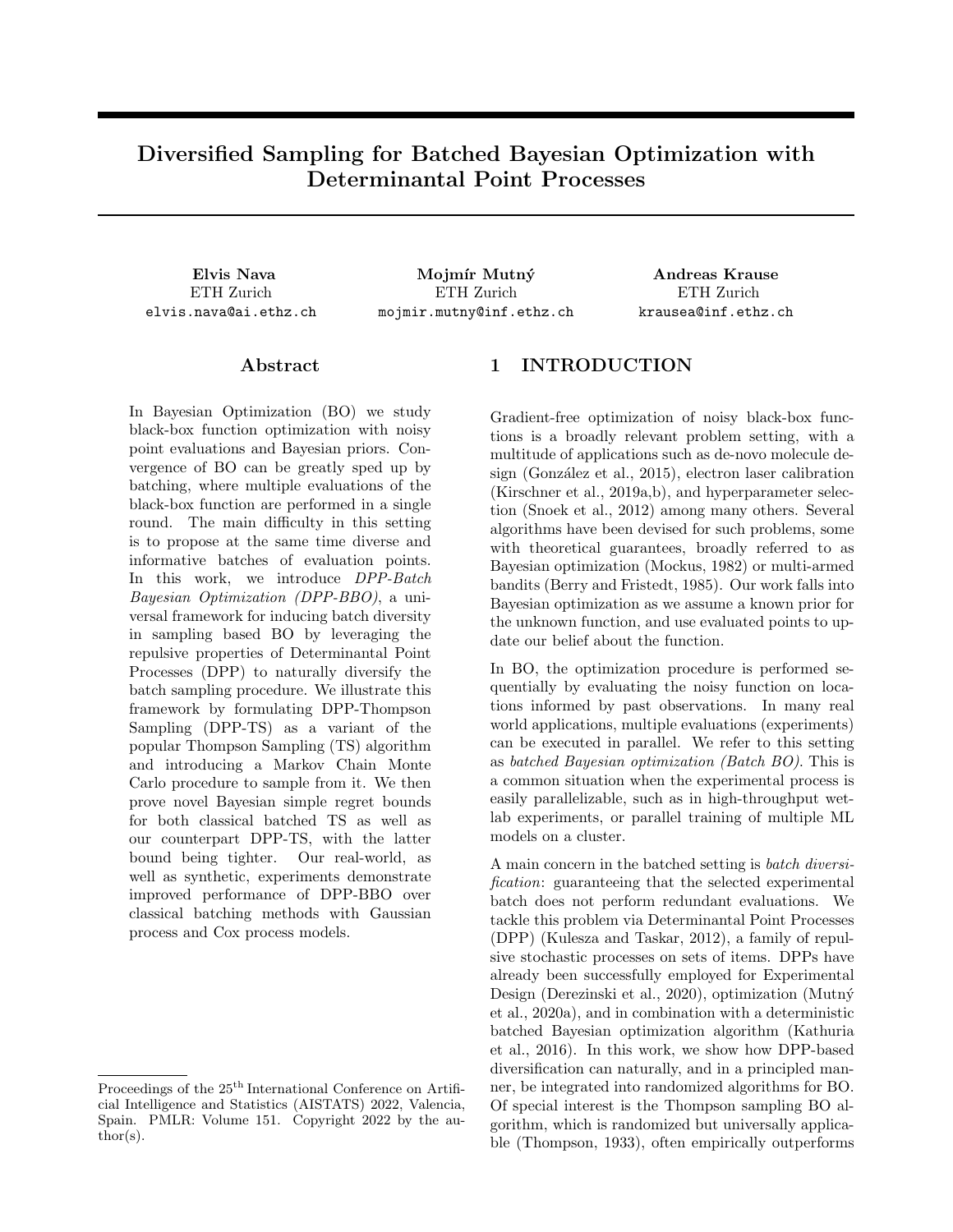Elvis Nava, Mojmír Mutný, Andreas Krause



Figure 4: Experimental comparison of DPP-TS with different  $\lambda$  parameter in the parametrized mutual information DPP kernel, for both Cumulative and Simple Regret. Changing  $\lambda$  corresponds to interpolating between the behaviors of TS and DPP-TS, with TS favoring Cumulative Regret and DPP-TS favoring Simple Regret.

Moreover, we investigate the use of time-varying  $\lambda_t$  for the purpose of using DPP-TS as an *initialization* phase for regular TS. Figure 5 illustrates a successful example of such a procedure:  $\lambda_t$  is set to be equal to 1 (equivalent to the original DPP-TS formulation) up until iteration  $T_{init}$ , then equal to 0 (equivalent to TS). By doing this, we can constrain the DPP-TS over-exploration behavior to the very first batches we evaluate, and obtain both lower/equivalent Cumulative Regret than regular TS and lower Simple Regret, as seen in the cases for  $T_{\text{init}} = 15$ and  $T_{\text{init}} = 24$ .

The experiments for this Section all involve 1-d true functions sampled from a Gaussian Process with Squared Exponential kernel and  $\gamma = 0.005$ , evaluated on a discrete grid of 1024 points, with observational noise of  $\sigma = 0.01$ . The algorithms use a correctly-specified internal GP model with the same parameters of the true GP prior, and batch size is  $B = 5$ .



Figure 5: Experimental comparison of DPP-TS when used as an initialization scheme for the first  $T_{init}$  iterations, for both Cumulative and Simple Regret. It is apparent how, with properly tuned  $T_{init}$ , it is possible to maintain the fast Simple Regret convergence properties of DPP-TS while not overshooting classic TS in Cumulative Regret.

#### E.3 DPP-TS and DPP-TS-alt comparison

Throughout this work, we refer to DPP-TS as the procedure formalized in Algorithm 2, which is a simple and natural diversifying extension of classic TS. However, the algorithm we prove our theoretical Bayes Simple Regret bound on with Theorem 5 is a slightly different procedure which we name DPP-TS-alt, that differs from DPP-TS in that it selects the first point of every batch with standard TS, a technicality required for the proof technique to work. As mentioned in the main text, the reason why we introduced DPP-TS as such and not DPP-TS-alt in the first place is both for simplicity and because in practice their performance is virtually identical.

In Figure 6 we illustrate an experiment comparing DPP-TS and DPP-TS-alt (with classic TS for reference),